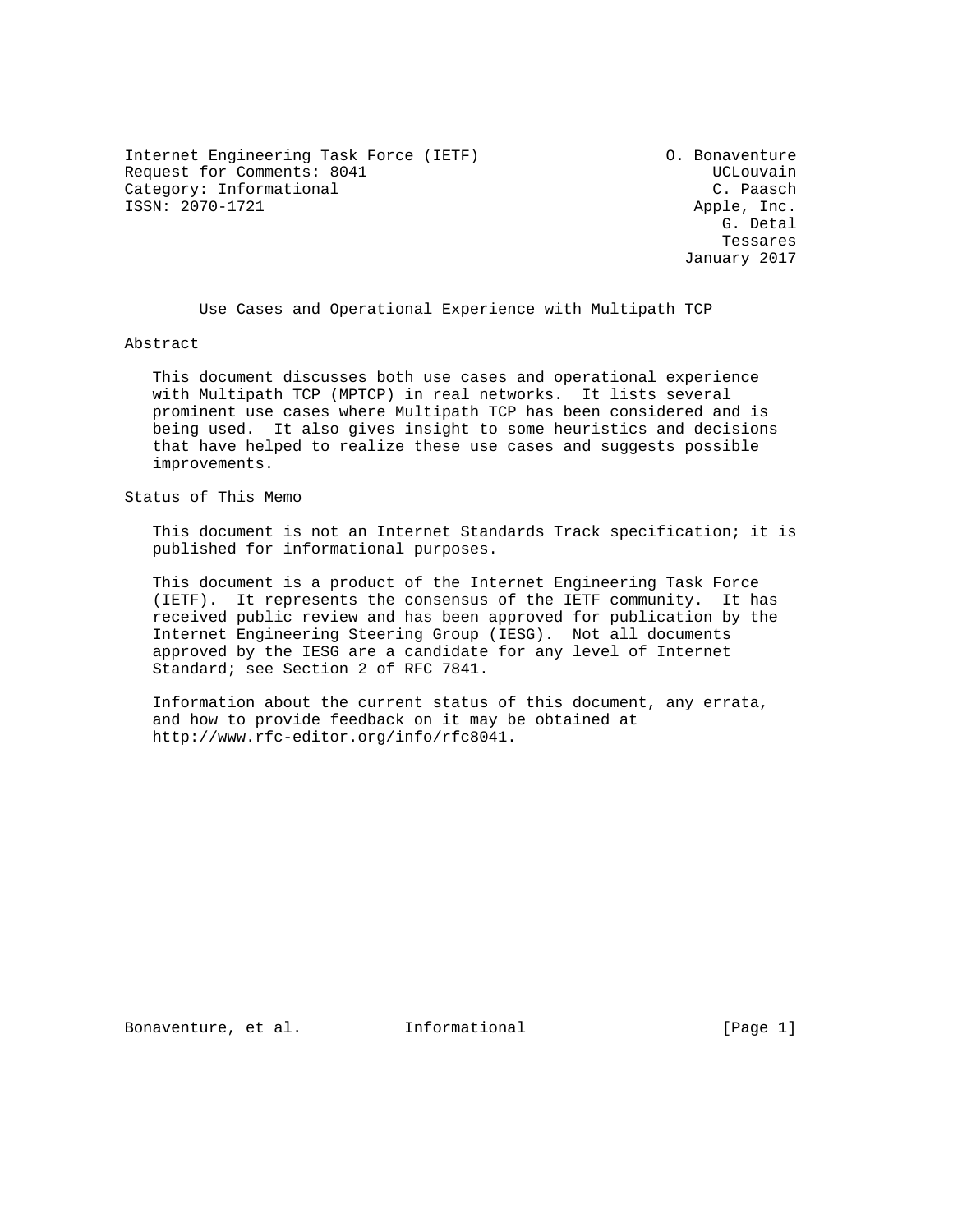# Copyright Notice

 Copyright (c) 2017 IETF Trust and the persons identified as the document authors. All rights reserved.

 This document is subject to BCP 78 and the IETF Trust's Legal Provisions Relating to IETF Documents (http://trustee.ietf.org/license-info) in effect on the date of publication of this document. Please review these documents carefully, as they describe your rights and restrictions with respect to this document. Code Components extracted from this document must include Simplified BSD License text as described in Section 4.e of the Trust Legal Provisions and are provided without warranty as

#### Table of Contents

described in the Simplified BSD License.

| $2^{\circ}$ |                                                  |
|-------------|--------------------------------------------------|
|             |                                                  |
|             |                                                  |
|             |                                                  |
|             |                                                  |
|             |                                                  |
|             |                                                  |
|             |                                                  |
|             | Implemented Subflow Managers 13<br>3.4.          |
|             |                                                  |
|             |                                                  |
|             |                                                  |
|             |                                                  |
|             | 3.9. Interactions with the Domain Name System 19 |
|             |                                                  |
|             |                                                  |
|             | 3.12. Load-Balanced Server Farms 21              |
|             |                                                  |
| $5 -$       |                                                  |
|             |                                                  |
|             |                                                  |
|             |                                                  |
|             |                                                  |

Bonaventure, et al. Informational [Page 2]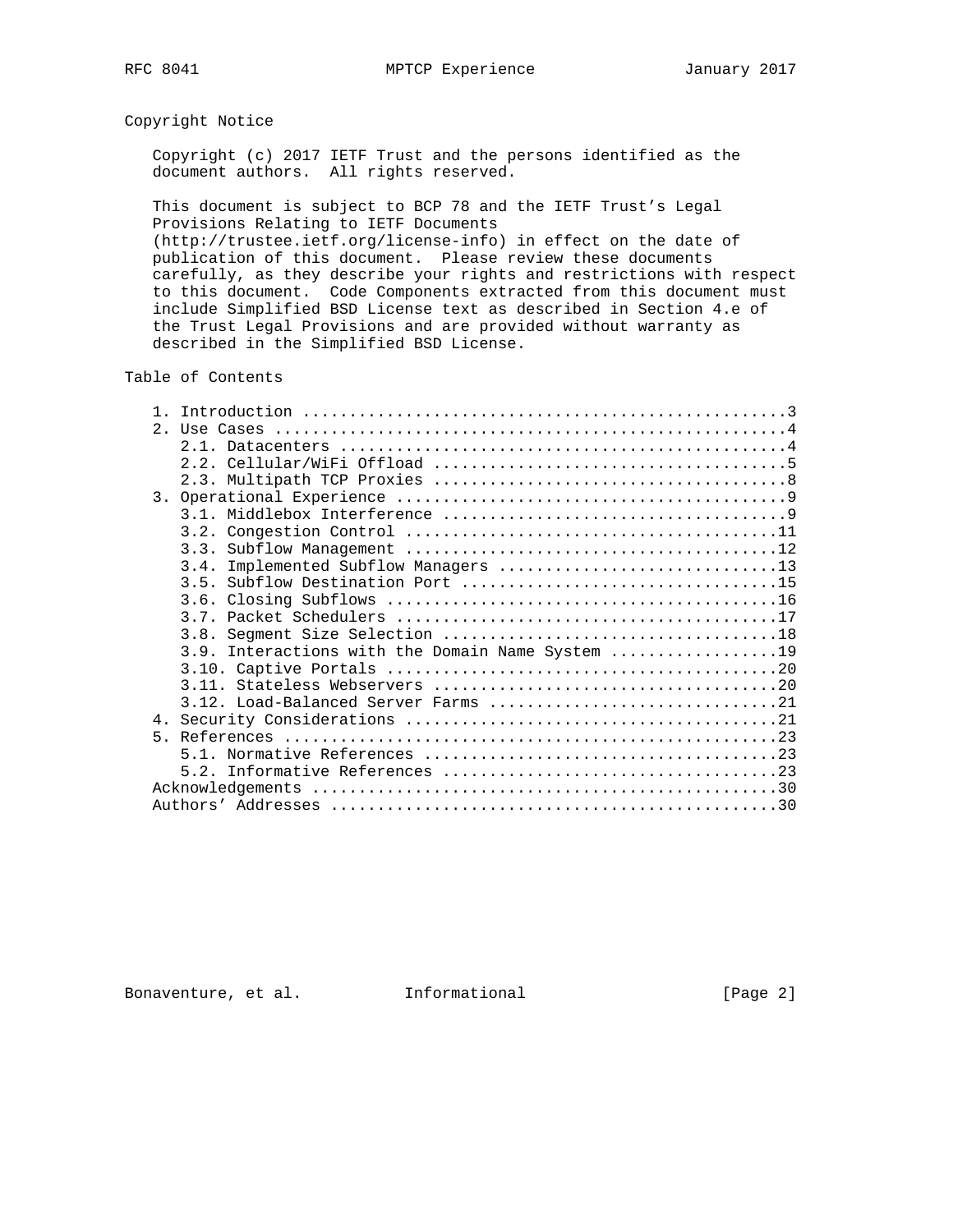1. Introduction

 Multipath TCP was specified in [RFC6824] and five independent implementations have been developed. As of November 2016, Multipath TCP has been or is being implemented on the following platforms:

- o Linux kernel [MultipathTCP-Linux]
- o Apple iOS and macOS
- o Citrix load balancers
- o FreeBSD [FreeBSD-MPTCP]
- o Oracle Solaris

 The first three implementations are known to interoperate. Three of these implementations are open source (Linux kernel, FreeBSD and Apple's iOS and macOS). Apple's implementation is widely deployed.

 Since the publication of [RFC6824] as an Experimental RFC, experience has been gathered by various network researchers and users about the operational issues that arise when Multipath TCP is used in today's Internet.

 When the MPTCP working group was created, several use cases for Multipath TCP were identified [RFC6182]. Since then, other use cases have been proposed and some have been tested and even deployed. We describe these use cases in Section 2.

 Section 3 focuses on the operational experience with Multipath TCP. Most of this experience comes from the utilization of the Multipath TCP implementation in the Linux kernel [MultipathTCP-Linux]. This open-source implementation has been downloaded and implemented by thousands of users all over the world. Many of these users have provided direct or indirect feedback by writing documents (scientific articles or blog messages) or posting to the mptcp-dev mailing list (see https://listes-2.sipr.ucl.ac.be/sympa/arc/mptcp-dev). This Multipath TCP implementation is actively maintained and continuously improved. It is used on various types of hosts, ranging from smartphones or embedded routers to high-end servers.

 The Multipath TCP implementation in the Linux kernel is not, by far, the most widespread deployment of Multipath TCP. Since September 2013, Multipath TCP is also supported on smartphones and tablets beginning with iOS7 [IETFJ]. There are likely hundreds of millions of MPTCP-enabled devices. This Multipath TCP implementation is

Bonaventure, et al. Informational [Page 3]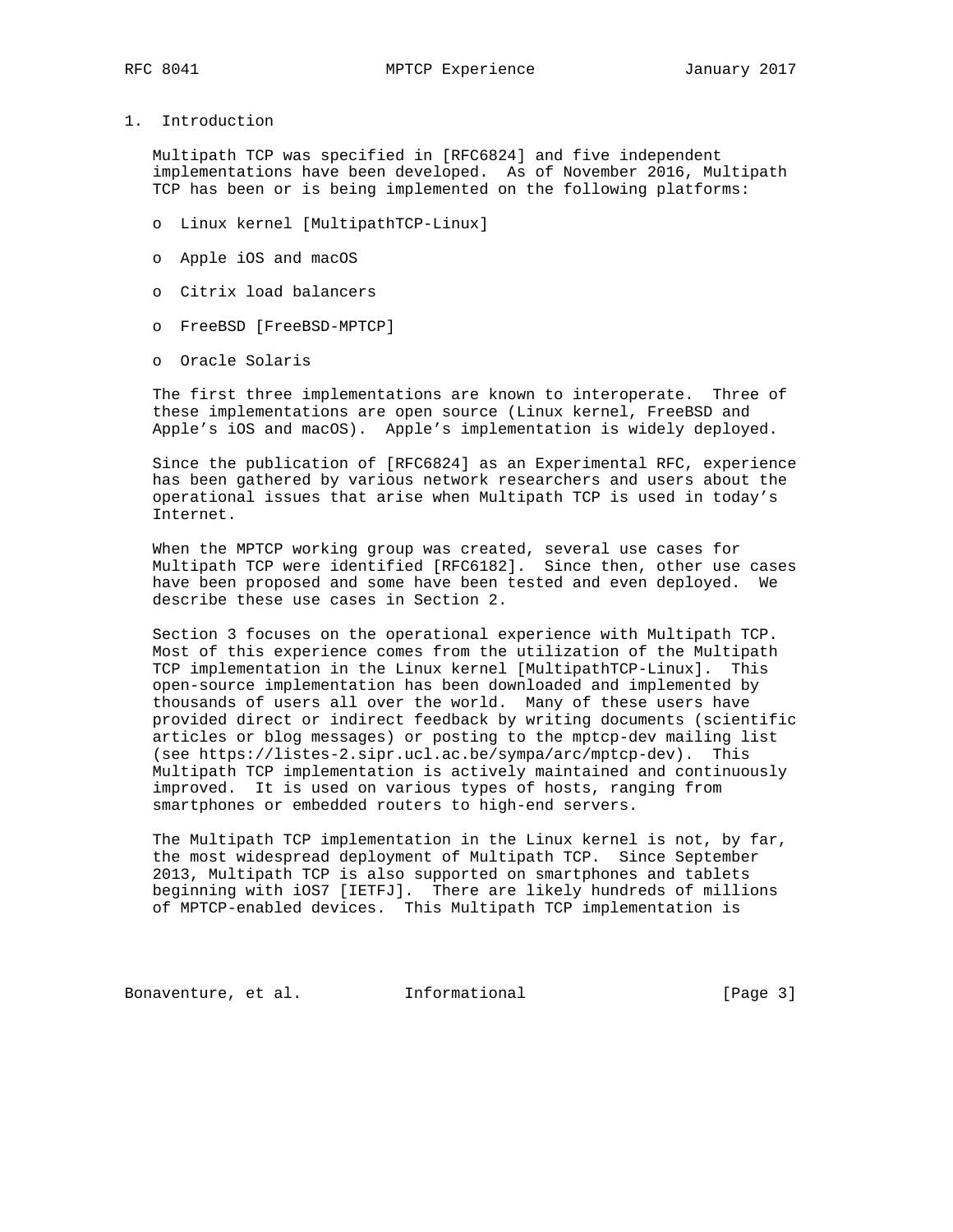currently only used to support the Siri voice recognition/control application. Some lessons learned from this deployment are described in [IETFJ].

 Section 3 is organized as follows. Supporting the middleboxes was one of the difficult issues in designing the Multipath TCP protocol. We explain in Section 3.1 which types of middleboxes the Linux Kernel implementation of Multipath TCP supports and how it reacts upon encountering these. Section 3.2 summarizes the MPTCP-specific congestion controls that have been implemented. Sections 3.3 to 3.7 discuss heuristics and issues with respect to subflow management as well as the scheduling across the subflows. Section 3.8 explains some problems that occurred with subflows having different Maximum Segment Size (MSS) values. Section 3.9 presents issues with respect to content delivery networks and suggests a solution to this issue. Finally, Section 3.10 documents an issue with captive portals where MPTCP will behave suboptimally.

# 2. Use Cases

 Multipath TCP has been tested in several use cases. There is already an abundant amount of scientific literature on Multipath TCP [MPTCPBIB]. Several of the papers published in the scientific literature have identified possible improvements that are worth being discussed here.

# 2.1. Datacenters

 A first, although initially unexpected, documented use case for Multipath TCP has been in datacenters [HotNets][SIGCOMM11]. Today's datacenters are designed to provide several paths between single homed servers. The multiplicity of these paths comes from the utilization of Equal-Cost Multipath (ECMP) and other load-balancing techniques inside the datacenter. Most of the deployed load balancing techniques in datacenters rely on hashes computed over the five tuple. Thus, all packets from the same TCP connection follow the same path: so they are not reordered. The results in [HotNets] demonstrate by simulations that Multipath TCP can achieve a better utilization of the available network by using multiple subflows for each Multipath TCP session. Although [RFC6182] assumes that at least one of the communicating hosts has several IP addresses, [HotNets] demonstrates that Multipath TCP is beneficial when both hosts are single-homed. This idea is analyzed in more details in [SIGCOMM11], where the Multipath TCP implementation in the Linux kernel is modified to be able to use several subflows from the same IP address. Measurements in a public datacenter show the quantitative benefits of Multipath TCP [SIGCOMM11] in this environment.

Bonaventure, et al. 1nformational 1999 [Page 4]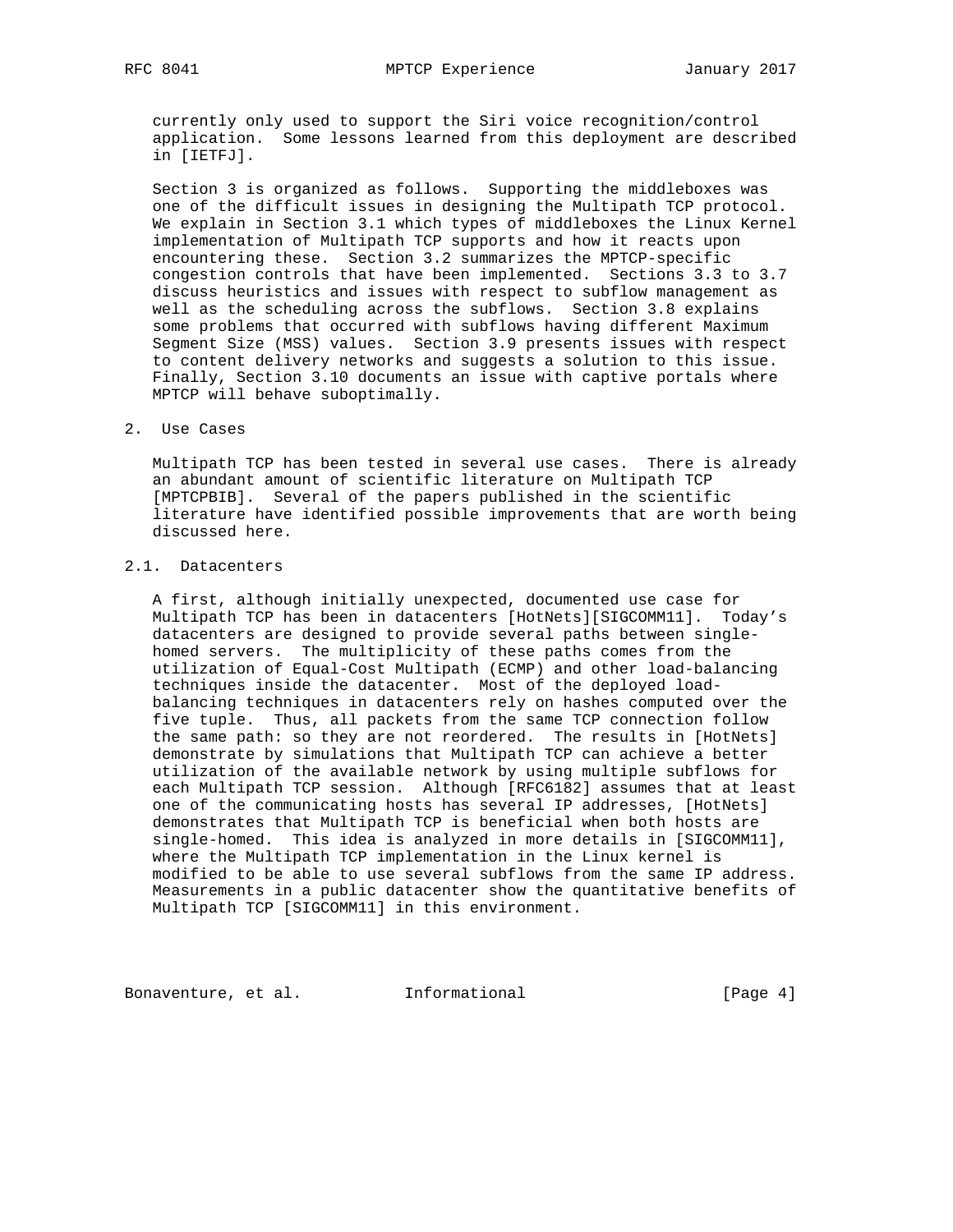Although ECMP is widely used inside datacenters, this is not the only environment where there are different paths between a pair of hosts. ECMP and other load-balancing techniques such as Link Aggregation Groups (LAGs) are widely used in today's networks; having multiple paths between a pair of single-homed hosts is becoming the norm instead of the exception. Although these multiple paths often have the same cost (from an IGP metrics viewpoint), they do not necessarily have the same performance. For example, [IMC13c] reports the results of a long measurement study showing that load-balanced Internet paths between that same pair of hosts can have huge delay differences.

# 2.2. Cellular/WiFi Offload

 A second use case that has been explored by several network researchers is the cellular/WiFi offload use case. Smartphones or other mobile devices equipped with two wireless interfaces are a very common use case for Multipath TCP. In September 2015, this is also the largest deployment of MPTCP-enabled devices [IETFJ]. It has been briefly discussed during IETF 88 [IETF88], but there is no published paper or report that analyses this deployment. For this reason, we only discuss published papers that have mainly used the Multipath TCP implementation in the Linux kernel for their experiments.

 The performance of Multipath TCP in wireless networks was briefly evaluated in [NSDI12]. One experiment analyzes the performance of Multipath TCP on a client with two wireless interfaces. This evaluation shows that when the receive window is large, Multipath TCP can efficiently use the two available links. However, if the window becomes smaller, then packets sent on a slow path can block the transmission of packets on a faster path. In some cases, the performance of Multipath TCP over two paths can become lower than the performance of regular TCP over the best performing path. Two heuristics, reinjection and penalization, are proposed in [NSDI12] to solve this identified performance problem. These two heuristics have since been used in the Multipath TCP implementation in the Linux kernel. [CONEXT13] explored the problem in more detail and revealed some other scenarios where Multipath TCP can have difficulties in efficiently pooling the available paths. Improvements to the Multipath TCP implementation in the Linux kernel are proposed in [CONEXT13] to cope with some of these problems.

 The first experimental analysis of Multipath TCP in a public wireless environment was presented in [Cellnet12]. These measurements explore the ability of Multipath TCP to use two wireless networks (real WiFi and 3G networks). Three modes of operation are compared. The first mode of operation is the simultaneous use of the two wireless networks. In this mode, Multipath TCP pools the available resources

Bonaventure, et al. 1nformational 1999 [Page 5]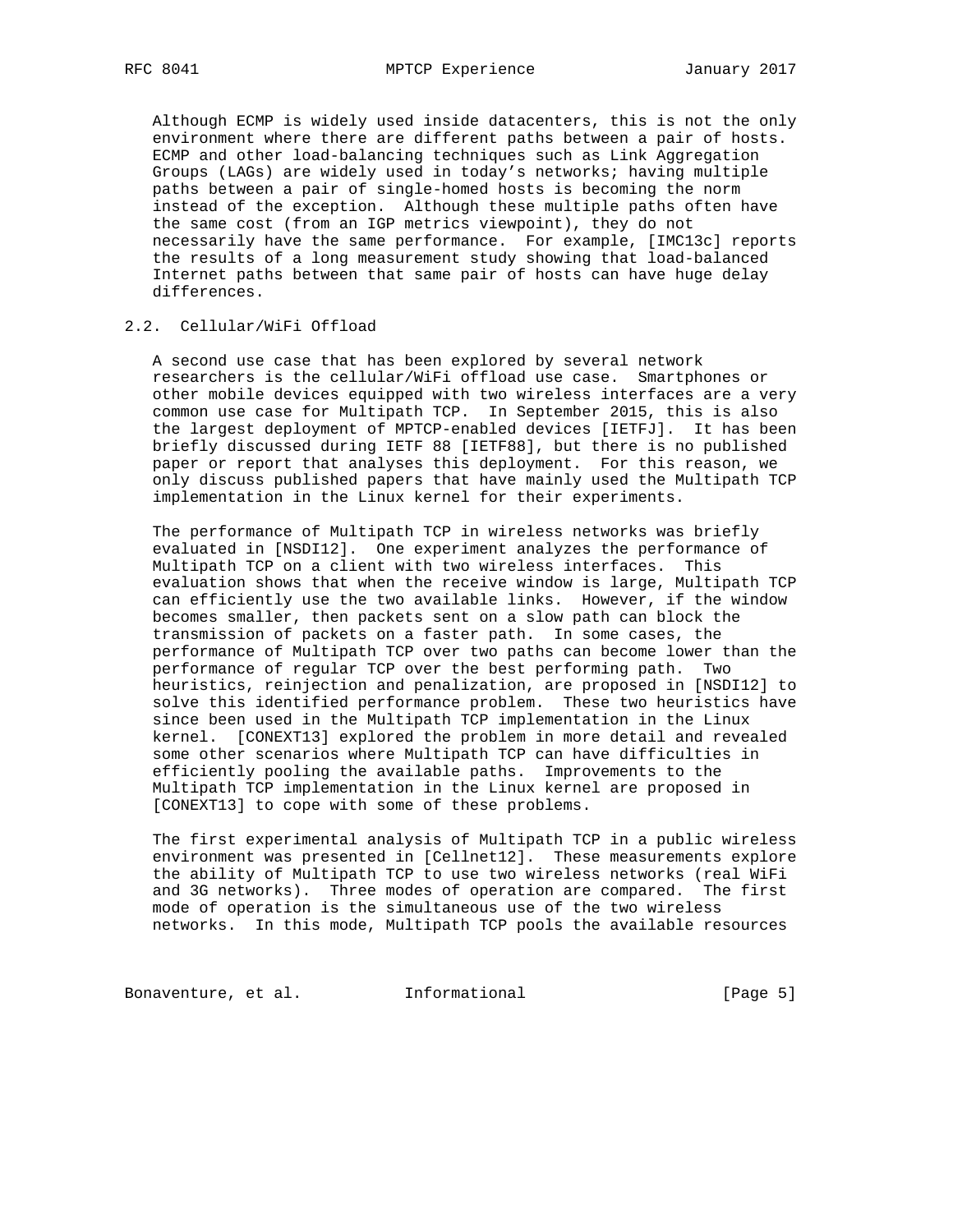and uses both wireless interfaces. This mode provides fast handover from WiFi to cellular or the opposite when the user moves. Measurements presented in [CACM14] show that the handover from one wireless network to another is not an abrupt process. When a host moves, there are regions where the quality of one of the wireless networks is weaker than the other, but the host considers this wireless network to still be up. When a mobile host enters such regions, its ability to send packets over another wireless network is important to ensure a smooth handover. This is clearly illustrated from the packet trace discussed in [CACM14].

 Many cellular networks use volume-based pricing; users often prefer to use unmetered WiFi networks when available instead of metered cellular networks. [Cellnet12] implements support for the MP\_PRIO option to explore two other modes of operation.

 In the backup mode, Multipath TCP opens a TCP subflow over each interface, but the cellular interface is configured in backup mode. This implies that data flows only over the WiFi interface when both interfaces are considered to be active. If the WiFi interface fails, then the traffic switches quickly to the cellular interface, ensuring a smooth handover from the user's viewpoint [Cellnet12]. The cost of this approach is that the WiFi and cellular interfaces are likely to remain active all the time since all subflows are established over the two interfaces.

 The single-path mode is slightly different. This mode benefits from the break-before-make capability of Multipath TCP. When an MPTCP session is established, a subflow is created over the WiFi interface. No packet is sent over the cellular interface as long as the WiFi interface remains up [Cellnet12]. This implies that the cellular interface can remain idle and battery capacity is preserved. When the WiFi interface fails, a new subflow is established over the cellular interface in order to preserve the established Multipath TCP sessions. Compared to the backup mode described earlier, measurements reported in [Cellnet12] indicate that this mode of operation is characterized by a throughput drop while the cellular interface is brought up and the subflows are reestablished.

 From a protocol viewpoint, [Cellnet12] discusses the problem posed by the unreliability of the REMOVE\_ADDR option and proposes a small protocol extension to allow hosts to reliably exchange this option. It would be useful to analyze packet traces to understand whether the unreliability of the REMOVE\_ADDR option poses an operational problem in real deployments.

Bonaventure, et al. Informational [Page 6]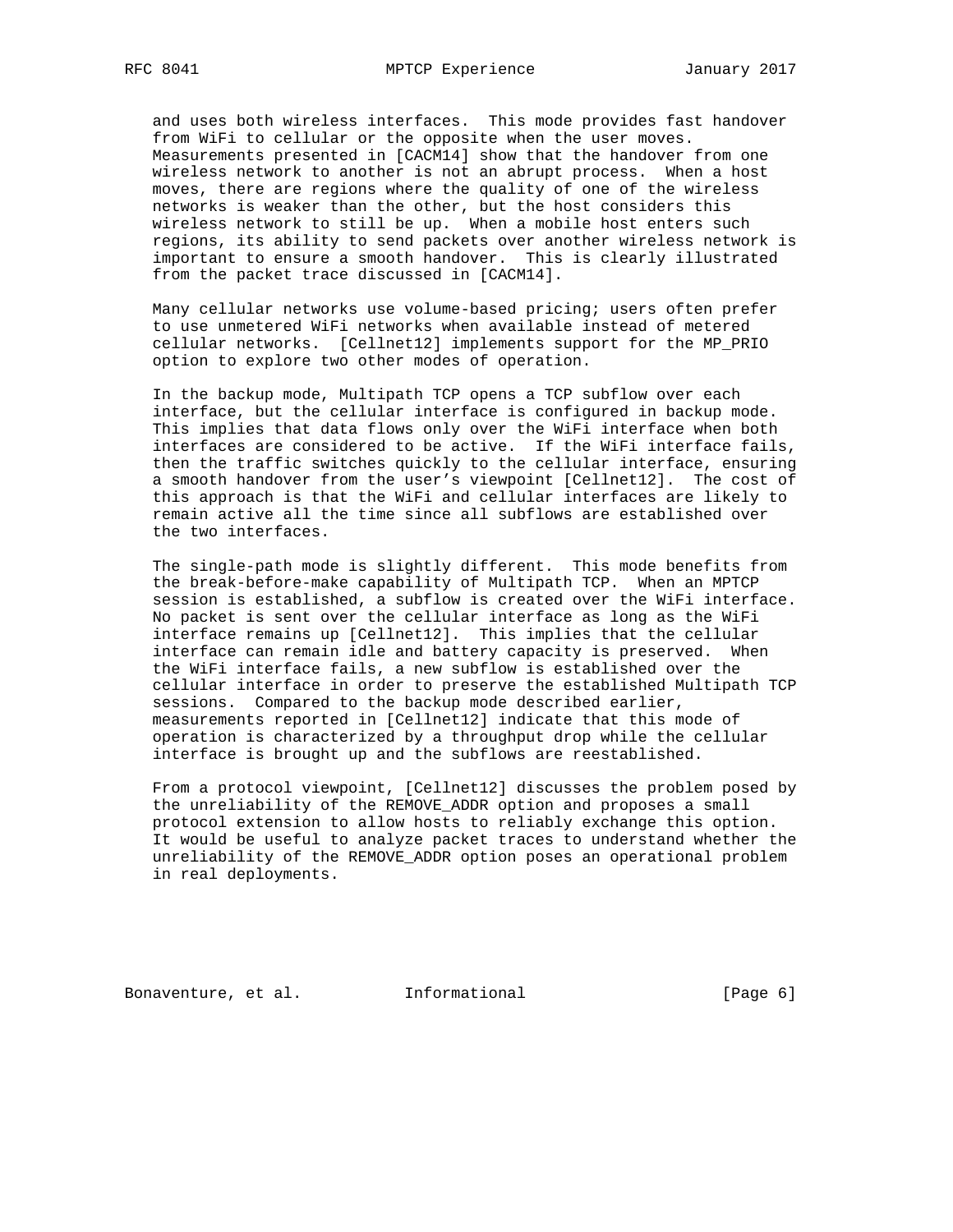Another study of the performance of Multipath TCP in wireless networks was reported in [IMC13b]. This study uses laptops connected to various cellular ISPs and WiFi hotspots. It compares various file transfer scenarios. [IMC13b] observes that 4-path MPTCP outperforms 2-path MPTCP, especially for larger files. However, for three congestion-control algorithms (LIA, OLIA, and Reno -- see Section 3.2), there is no significant performance difference for file sizes smaller than 4 MB.

 A different study of the performance of Multipath TCP with two wireless networks is presented in [INFOCOM14]. In this study the two networks had different qualities: a good network and a lossy network. When using two paths with different packet-loss ratios, the Multipath TCP congestion-control scheme moves traffic away from the lossy link that is considered to be congested. However, [INFOCOM14] documents an interesting scenario that is summarized hereafter.

 client ----------- path1 -------- server | | +--------------- path2 ------------+

Figure 1: Simple network topology

 Initially, the two paths in Figure 1 have the same quality and Multipath TCP distributes the load over both of them. During the transfer, the path2 becomes lossy, e.g., because the client moves. Multipath TCP detects the packet losses and they are retransmitted over path1. This enables the data transfer to continue over this path. However, the subflow over path2 is still up and transmits one packet from time to time. Although the N packets have been acknowledged over the first subflow (at the MPTCP level), they have not been acknowledged at the TCP level over the second subflow. To preserve the continuity of the sequence numbers over the second subflow, TCP will continue to retransmit these segments until either they are acknowledged or the maximum number of retransmissions is reached. This behavior is clearly inefficient and may lead to blocking since the second subflow will consume window space to be able to retransmit these packets. [INFOCOM14] proposes a new Multipath TCP option to solve this problem. In practice, a new TCP option is probably not required. When the client detects that the data transmitted over the second subflow has been acknowledged over the first subflow, it could decide to terminate the second subflow by sending a RST segment. If the interface associated to this subflow is still up, a new subflow could be immediately reestablished. It would then be immediately usable to send new data and would not be forced to first retransmit the previously transmitted data. As of this writing, this dynamic management of the subflows is not yet implemented in the Multipath TCP implementation in the Linux kernel.

Bonaventure, et al. 1nformational 1999 [Page 7]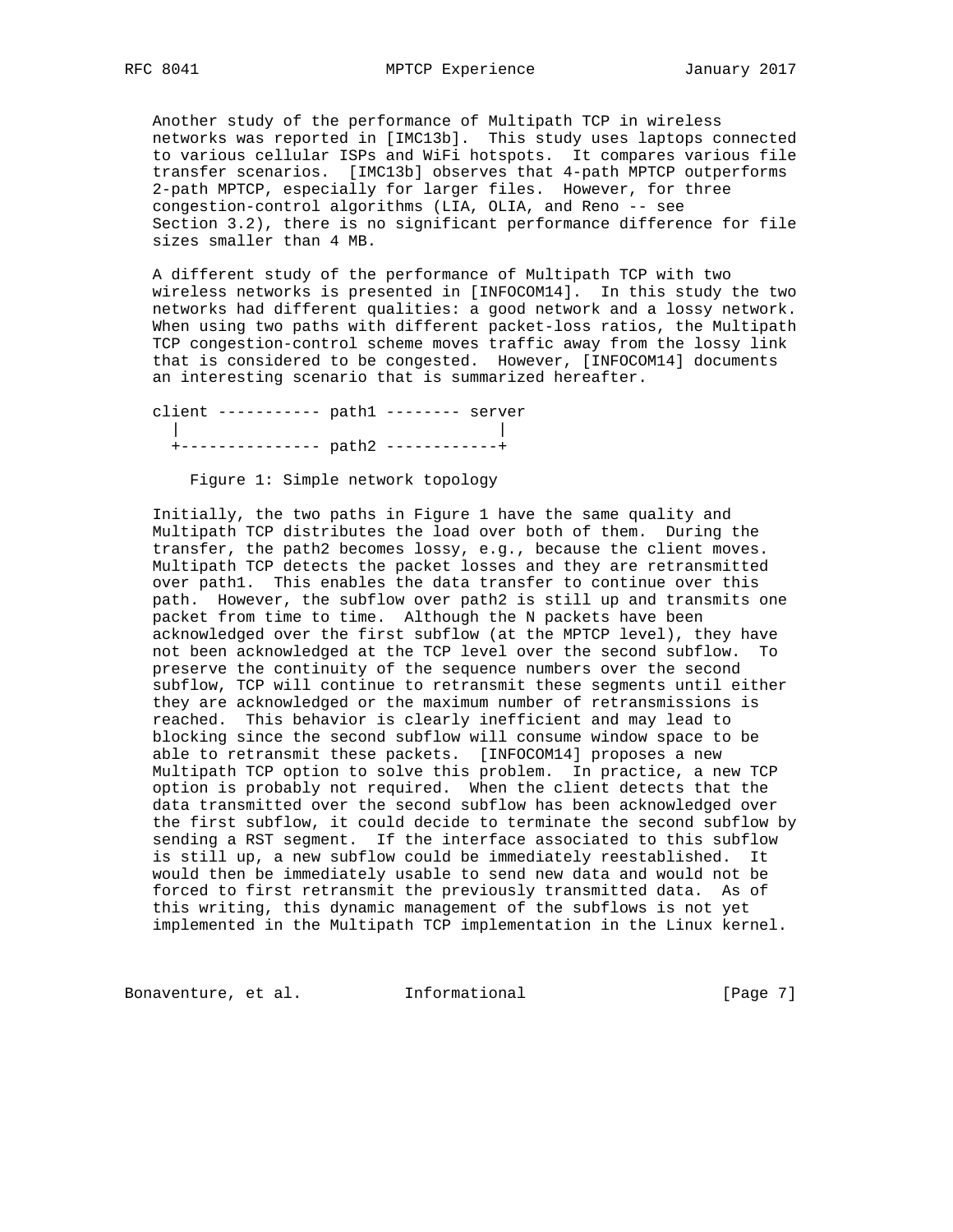Some studies have started to analyze the performance of Multipath TCP on smartphones with real applications. In contrast with the bulk transfers that are used by many publications, many deployed applications do not exchange huge amounts of data and mainly use small connections. [COMMAG2016] proposes a software testing framework that allows to automate Android applications to study their interactions with Multipath TCP. [PAM2016] analyses a one-month packet trace of all the packets exchanged by a dozen of smartphones utilized by regular users. This analysis reveals that short connections are important on smartphones and that the main benefit of using Multipath TCP on smartphones is the ability to perform seamless handovers between different wireless networks. Long connections benefit from these handovers.

## 2.3. Multipath TCP Proxies

 As Multipath TCP is not yet widely deployed on both clients and servers, several deployments have used various forms of proxies. Two families of solutions are currently being used or tested.

 A first use case is when an MPTCP-enabled client wants to use several interfaces to reach a regular TCP server. A typical use case is a smartphone that needs to use both its WiFi and its cellular interface to transfer data. Several types of proxies are possible for this use case. An HTTP proxy deployed on a MPTCP-capable server would enable the smartphone to use Multipath TCP to access regular web servers. Obviously, this solution only works for applications that rely on HTTP. Another possibility is to use a proxy that can convert any Multipath TCP connection into a regular TCP connection. MPTCP specific proxies have been proposed [HotMiddlebox13b] [HAMPEL].

 Another possibility leverages the SOCKS protocol [RFC1928]. SOCKS is often used in enterprise networks to allow clients to reach external servers. For this, the client opens a TCP connection to the SOCKS server that relays it to the final destination. If both the client and the SOCKS server use Multipath TCP, but not the final destination, then Multipath TCP can still be used on the path between the clients and the SOCKS server. At IETF 93, Korea Telecom announced that they have deployed (in June 2015) a commercial service that uses Multipath TCP on smartphones. These smartphones access regular TCP servers through a SOCKS proxy. This enables them to achieve throughputs of up to 850 Mbps [KT].

Bonaventure, et al. 1nformational 1999 [Page 8]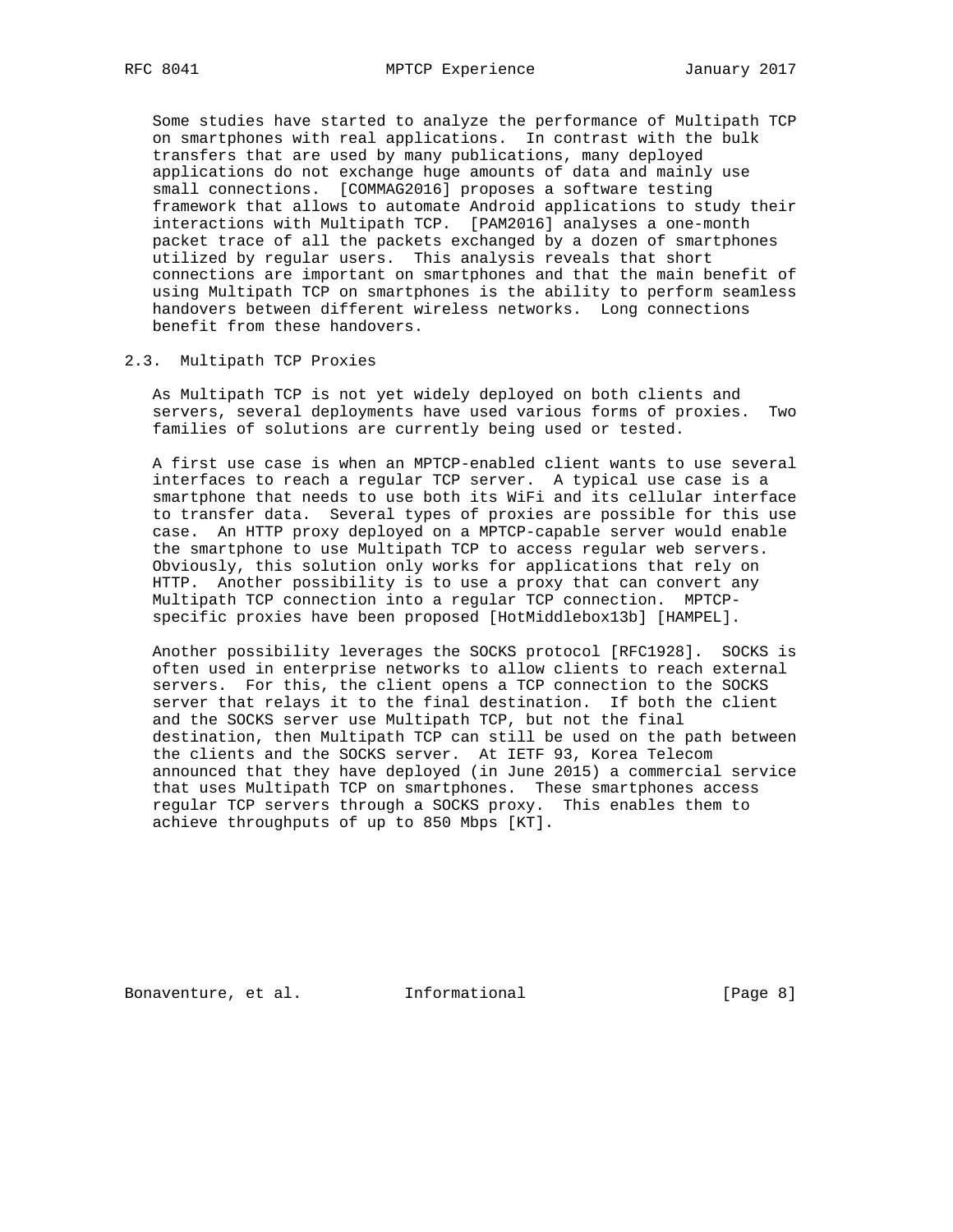Measurements performed with Android smartphones [Mobicom15] show that popular applications work correctly through a SOCKS proxy and MPTCP enabled smartphones. Thanks to Multipath TCP, long-lived connections can be spread over the two available interfaces. However, for short lived connections, most of the data is sent over the initial subflow that is created over the interface corresponding to the default route and the second subflow is almost not used [PAM2016].

 A second use case is when Multipath TCP is used by middleboxes, typically inside access networks. Various network operators are discussing and evaluating solutions for hybrid access networks [TR-348]. Such networks arise when a network operator controls two different access network technologies, e.g., wired and cellular, and wants to combine them to improve the bandwidth offered to the end users [HYA-ARCH]. Several solutions are currently investigated for such networks [TR-348]. Figure 2 shows the organization of such a network. When a client creates a normal TCP connection, it is intercepted by the Hybrid CPE (HPCE) that converts it in a Multipath TCP connection so that it can use the available access networks (DSL and LTE in the example). The Hybrid Access Gateway (HAG) does the opposite to ensure that the regular server sees a normal TCP connection. Some of the solutions currently discussed for hybrid networks use Multipath TCP on the HCPE and the HAG. Other solutions rely on tunnels between the HCPE and the HAG [GRE-NOTIFY].

 client --- HCPE ------ DSL ------- HAG --- internet --- server | | +------- LTE -----------+

Figure 2: Hybrid Access Network

3. Operational Experience

## 3.1. Middlebox Interference

 The interference caused by various types of middleboxes has been an important concern during the design of the Multipath TCP protocol. Three studies on the interactions between Multipath TCP and middleboxes are worth discussing.

Bonaventure, et al. 1nformational 1999 [Page 9]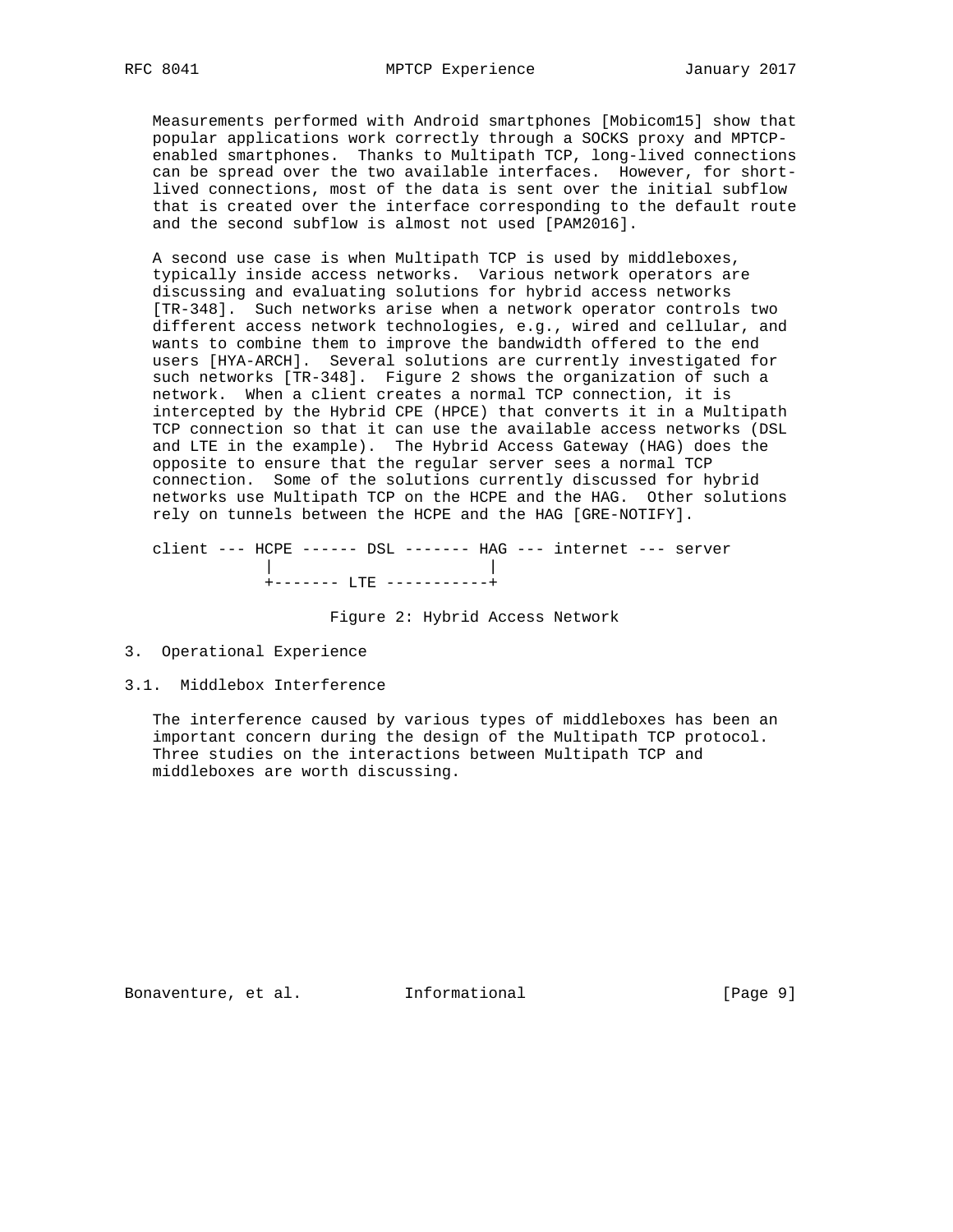The first analysis appears in [IMC11]. This paper was the main motivation for Multipath TCP incorporating various techniques to cope with middlebox interference. More specifically, Multipath TCP has been designed to cope with middleboxes that:

- o change source or destination addresses
- o change source or destination port numbers
- o change TCP sequence numbers
- o split or coalesce segments
- o remove TCP options
- o modify the payload of TCP segments

 These middlebox interferences have all been included in the MBtest suite [MBTest]. This test suite is used in [HotMiddlebox13] to verify the reaction of the Multipath TCP implementation in the Linux kernel [MultipathTCP-Linux] when faced with middlebox interference. The test environment used for this evaluation is a dual-homed client connected to a single-homed server. The middlebox behavior can be activated on any of the paths. The main results of this analysis are:

- o the Multipath TCP implementation in the Linux kernel is not affected by a middlebox that performs NAT or modifies TCP sequence numbers
- o when a middlebox removes the MP\_CAPABLE option from the initial SYN segment, the Multipath TCP implementation in the Linux kernel falls back correctly to regular TCP
- o when a middlebox removes the DSS option from all data segments, the Multipath TCP implementation in the Linux kernel falls back correctly to regular TCP
- o when a middlebox performs segment coalescing, the Multipath TCP implementation in the Linux kernel is still able to accurately extract the data corresponding to the indicated mapping
- o when a middlebox performs segment splitting, the Multipath TCP implementation in the Linux kernel correctly reassembles the data corresponding to the indicated mapping. [HotMiddlebox13] shows, in Figure 4 in Section 3.3, a corner case with segment splitting that may lead to a desynchronization between the two hosts.

Bonaventure, et al. 1nformational [Page 10]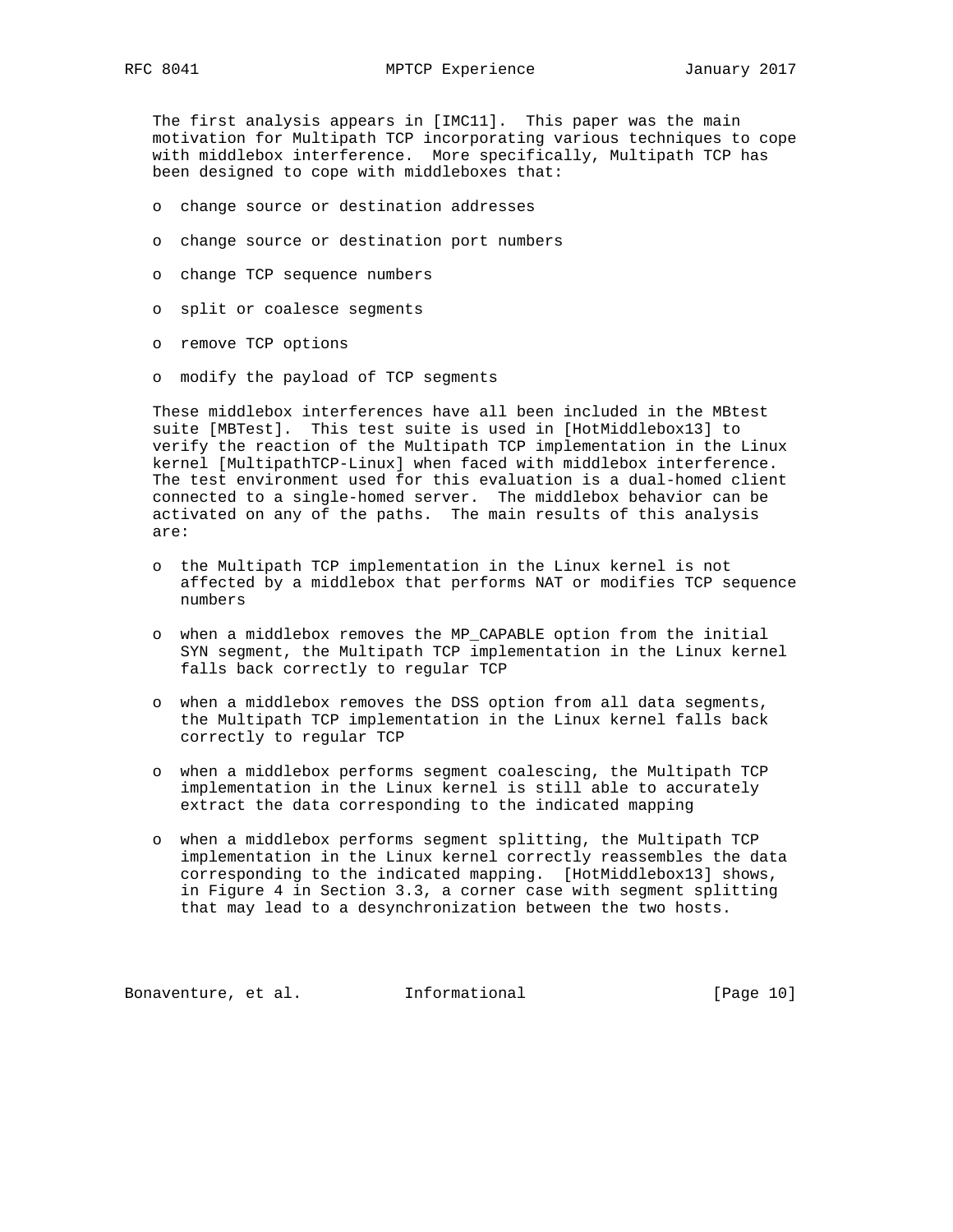The interactions between Multipath TCP and real deployed middleboxes are also analyzed in [HotMiddlebox13]; a particular scenario with the FTP Application Level Gateway running on a NAT is described.

 Middlebox interference can also be detected by analyzing packet traces on MPTCP-enabled servers. A closer look at the packets received on the multipath-tcp.org server [TMA2015] shows that among the 184,000 Multipath TCP connections, only 125 of them were falling back to regular TCP. These connections originated from 28 different client IP addresses. These include 91 HTTP connections and 34 FTP connections. The FTP interference is expected since Application Level Gateways used for FTP modify the TCP payload and the DSS Checksum detects these modifications. The HTTP interference appeared only on the direction from server to client and could have been caused by transparent proxies deployed in cellular or enterprise networks. A longer trace is discussed in [COMCOM2016] and similar conclusions about the middlebox interference are provided.

 From an operational viewpoint, knowing that Multipath TCP can cope with various types of middlebox interference is important. However, there are situations where the network operators need to gather information about where a particular middlebox interference occurs. The tracebox software [tracebox] described in [IMC13a] is an extension of the popular traceroute software that enables network operators to check at which hop a particular field of the TCP header (including options) is modified. It has been used by several network operators to debug various middlebox interference problems. Experience with tracebox indicates that supporting the ICMP extension defined in [RFC1812] makes it easier to debug middlebox problems in IPv4 networks.

 Users of the Multipath TCP implementation have reported some experience with middlebox interference. The strangest scenario has been a middlebox that accepts the Multipath TCP options in the SYN segment but later replaces Multipath TCP options with a TCP EOL option [StrangeMbox]. This causes Multipath TCP to perform a fallback to regular TCP without any impact on the application.

# 3.2. Congestion Control

 Congestion control has been an important challenge for Multipath TCP. The coupled congestion-control scheme defined in [RFC6356] in an adaptation of the NewReno algorithm. A detailed description of this coupled algorithm is provided in [NSDI11]. It is the default scheme in the Linux implementation of Multipath TCP, but Linux supports other schemes.

Bonaventure, et al. 1nformational 1999 [Page 11]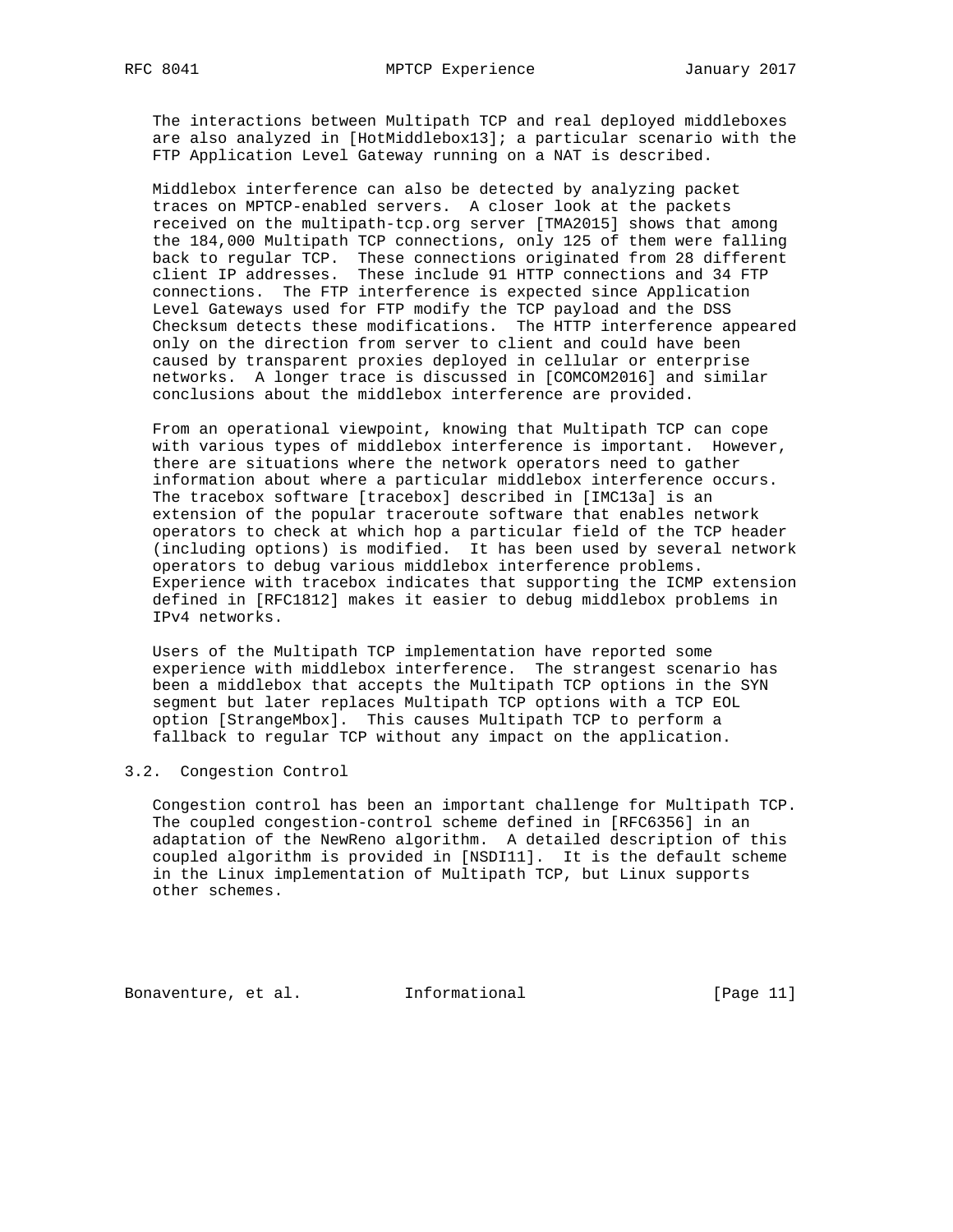The second congestion-control scheme is OLIA [CONEXT12]. It is also an adaptation of the NewReno single path congestion-control scheme to support multiple paths. Simulations [CONEXT12] and measurements [CONEXT13] have shown that it provides some performance benefits compared to the default coupled congestion-control scheme.

 The delay-based scheme proposed in [ICNP12] has also been ported to the Multipath TCP implementation in the Linux kernel. It has been evaluated by using simulations [ICNP12] and measurements [PaaschPhD].

 BALIA, defined in [BALIA], provides a better balance between TCP friendliness, responsiveness, and window oscillation.

 These different congestion-control schemes have been compared in several articles. [CONEXT13] and [PaaschPhD] compare these algorithms in an emulated environment. The evaluation showed that the delay-based congestion-control scheme is less able to efficiently use the available links than the three other schemes.

#### 3.3. Subflow Management

 The multipath capability of Multipath TCP comes from the utilization of one subflow per path. The Multipath TCP architecture [RFC6182] and the protocol specification [RFC6824] define the basic usage of the subflows and the protocol mechanisms that are required to create and terminate them. However, there are no guidelines on how subflows are used during the lifetime of a Multipath TCP session. Most of the published experiments with Multipath TCP have been performed in controlled environments. Still, based on the experience running them and discussions on the mptcp-dev mailing list, interesting lessons have been learned about the management of these subflows.

 From a subflow viewpoint, the Multipath TCP protocol is completely symmetrical. Both the clients and the server have the capability to create subflows. However, in practice, the existing Multipath TCP implementations have opted for a strategy where only the client creates new subflows. The main motivation for this strategy is that often the client resides behind a NAT or a firewall, preventing passive subflow openings on the client. Although there are environments such as datacenters where this problem does not occur, as of this writing, no precise requirement has emerged for allowing the server to create new subflows.

Bonaventure, et al. 1nformational [Page 12]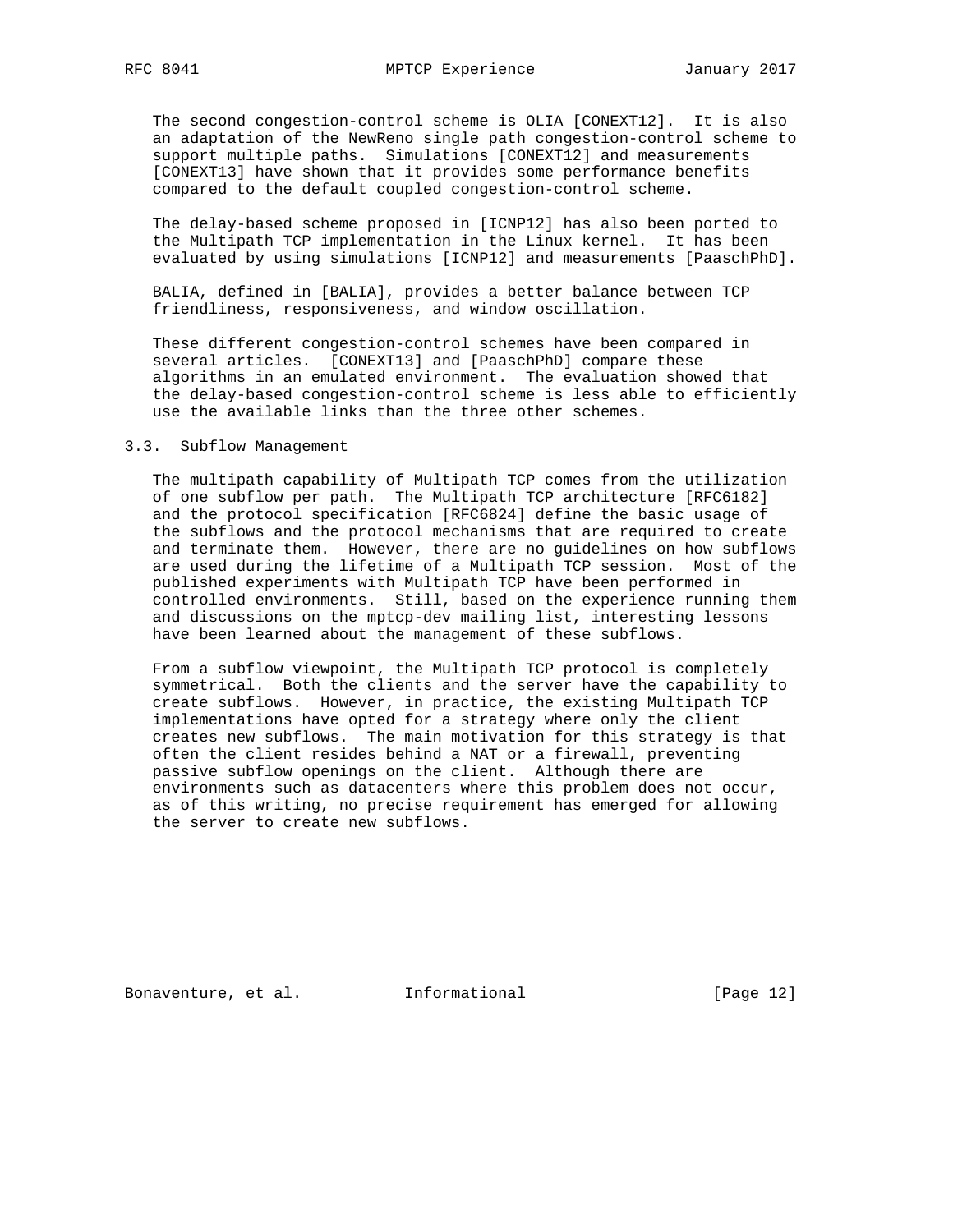## 3.4. Implemented Subflow Managers

 The Multipath TCP implementation in the Linux kernel includes several strategies to manage the subflows that compose a Multipath TCP session. The basic subflow manager is the full-mesh. As the name implies, it creates a full-mesh of subflows between the communicating hosts.

 The most frequent use case for this subflow manager is a multihomed client connected to a single-homed server. In this case, one subflow is created for each interface on the client. The current implementation of the full-mesh subflow manager is static. The subflows are created immediately after the creation of the initial subflow. If one subflow fails during the lifetime of the Multipath TCP session (e.g., due to excessive retransmissions or the loss of the corresponding interface), it is not always reestablished. There is ongoing work to enhance the full-mesh path manager to deal with such events.

 When the server is multihomed, using the full-mesh subflow manager may lead to a large number of subflows being established. For example, consider a dual-homed client connected to a server with three interfaces. In this case, even if the subflows are only created by the client, six subflows will be established. This may be excessive in some environments, in particular when the client and/or the server have a large number of interfaces. Implementations should limit the number of subflows that are used.

 Creating subflows between multihomed clients and servers may sometimes lead to operational issues as observed by discussions on the mptcp-dev mailing list. In some cases, the network operators would like to have a better control on how the subflows are created by Multipath TCP [MPTCP-MAX-SUB]. This might require the definition of policy rules to control the operation of the subflow manager. The two scenarios below illustrate some of these requirements.

 host1 ---------- switch1 ----- host2 | | | +-------------- switch2 --------+

Figure 3: Simple Switched Network Topology

Bonaventure, et al. 1nformational 1999 [Page 13]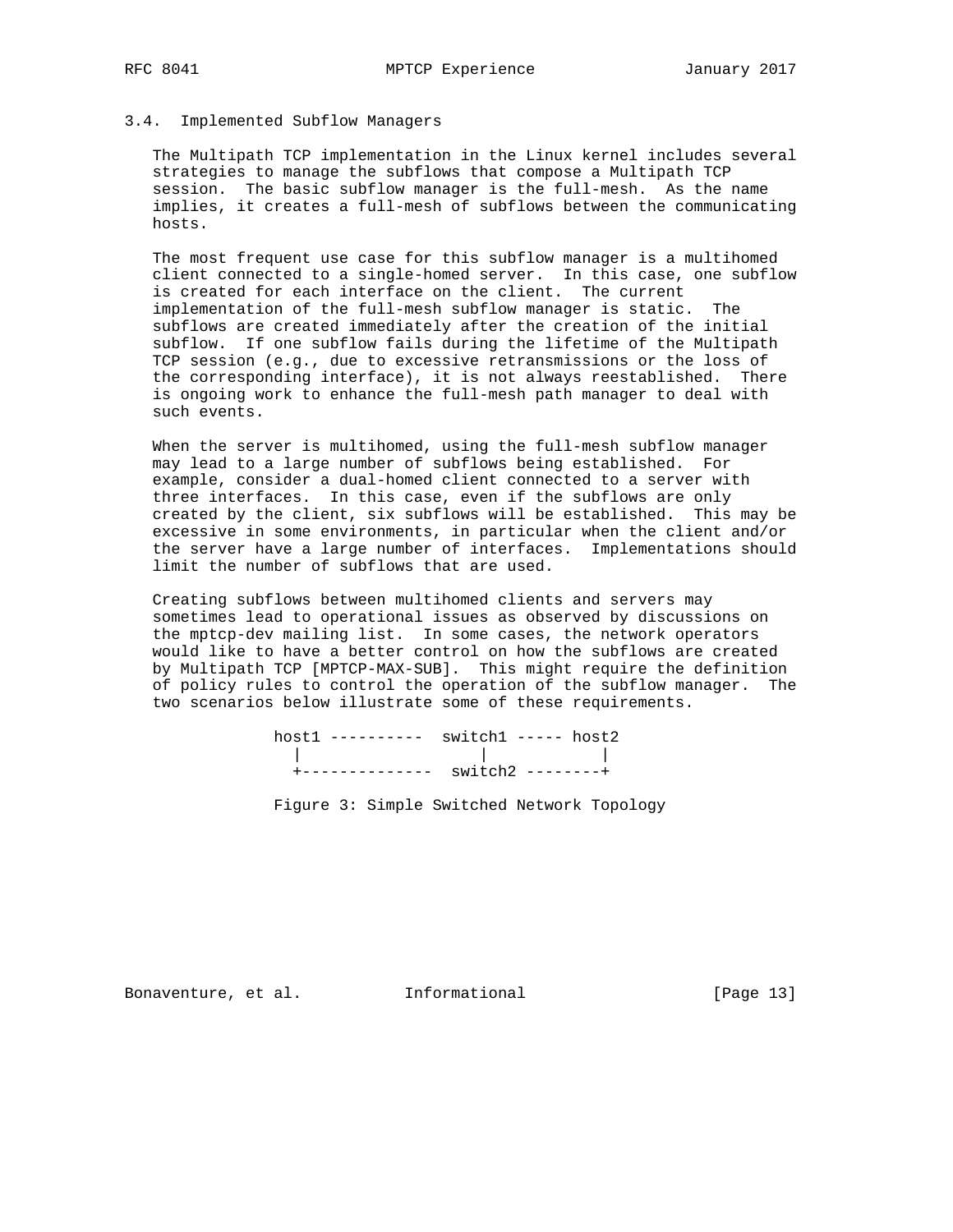Consider the simple network topology shown in Figure 3. From an operational viewpoint, a network operator could want to create two subflows between the communicating hosts. From a bandwidth utilization viewpoint, the most natural paths are host1-switch1-host2 and host1-switch2-host2. However, a Multipath TCP implementation running on these two hosts may sometimes have difficulties to obtain this result.

 To understand the difficulty, let us consider different allocation strategies for the IP addresses. A first strategy is to assign two subnets: subnetA (resp. subnetB) contains the IP addresses of host1's interface to switch1 (resp. switch2) and host2's interface to switch1 (resp. switch2). In this case, a Multipath TCP subflow manager should only create one subflow per subnet. To enforce the utilization of these paths, the network operator would have to specify a policy that prefers the subflows in the same subnet over subflows between addresses in different subnets. It should be noted that the policy should probably also specify how the subflow manager should react when an interface or subflow fails.

 A second strategy is to use a single subnet for all IP addresses. In this case, it becomes more difficult to specify a policy that indicates which subflows should be established.

 The second subflow manager that is currently supported by the Multipath TCP implementation in the Linux kernel is the ndiffport subflow manager. This manager was initially created to exploit the path diversity that exists between single-homed hosts due to the utilization of flow-based load-balancing techniques [SIGCOMM11]. This subflow manager creates N subflows between the same pair of IP addresses. The N subflows are created by the client and differ only in the source port selected by the client. It was not designed to be used on multihomed hosts.

 A more flexible subflow manager has been proposed, implemented and evaluated in [CONEXT15]. This subflow manager exposes various kernel events to a user space daemon that decides when subflows need to be created and terminated based on various policies.

Bonaventure, et al. 1nformational [Page 14]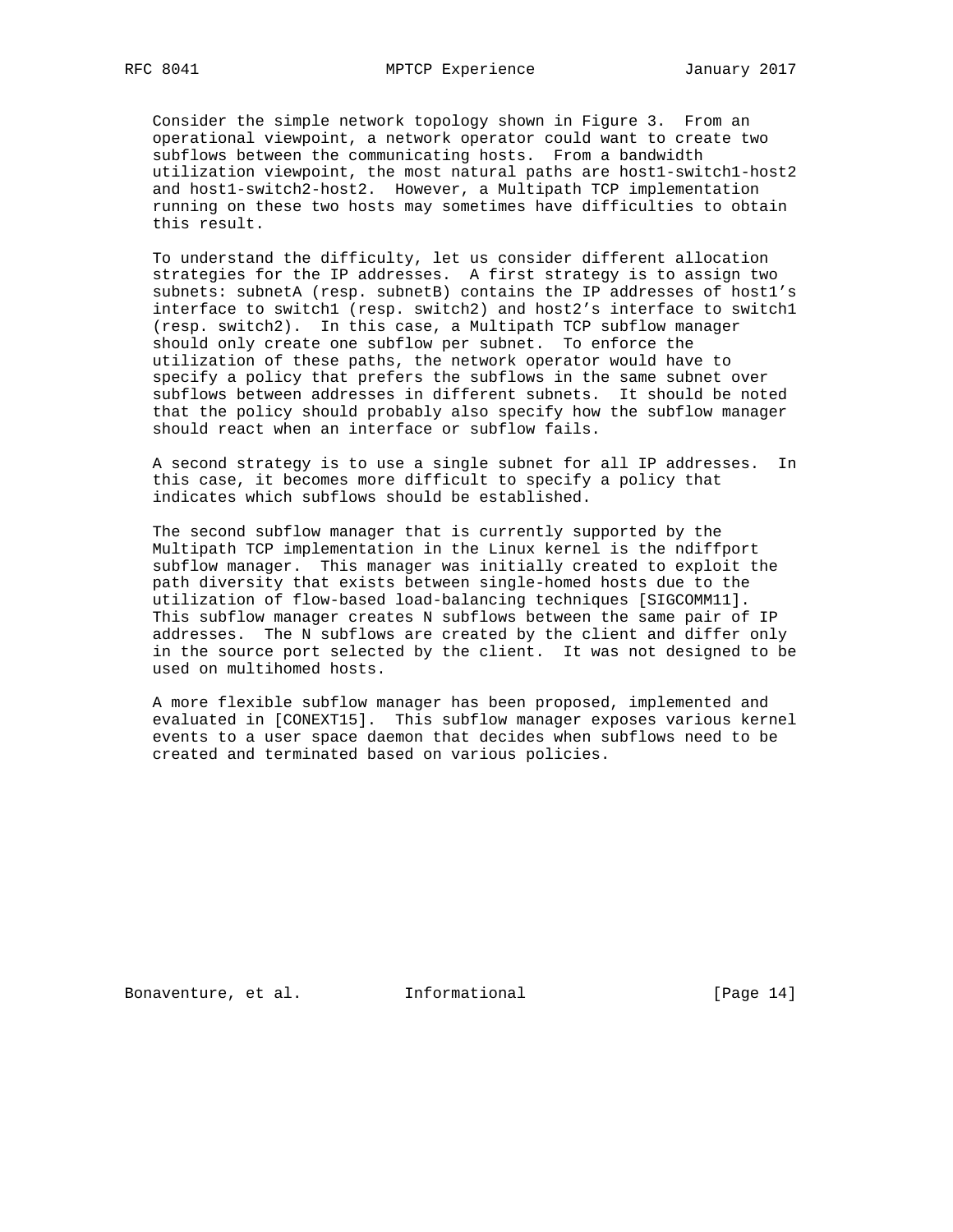# 3.5. Subflow Destination Port

 The Multipath TCP protocol relies on the token contained in the MP\_JOIN option to associate a subflow to an existing Multipath TCP session. This implies that there is no restriction on the source address, destination address and source or destination ports used for the new subflow. The ability to use different source and destination addresses is key to support multihomed servers and clients. The ability to use different destination port numbers is worth discussing because it has operational implications.

 For illustration, consider a dual-homed client that creates a second subflow to reach a single-homed server as illustrated in Figure 4.

 client ------- r1 --- internet --- server | | +----------r2-------+

Figure 4: Multihomed-Client Connected to Single-Homed Server

 When the Multipath TCP implementation in the Linux kernel creates the second subflow, it uses the same destination port as the initial subflow. This choice is motivated by the fact that the server might be protected by a firewall and only accept TCP connections (including subflows) on the official port number. Using the same destination port for all subflows is also useful for operators that rely on the port numbers to track application usage in their network.

 There have been suggestions from Multipath TCP users to modify the implementation to allow the client to use different destination ports to reach the server. This suggestion seems mainly motivated by traffic-shaping middleboxes that are used in some wireless networks. In networks where different shaping rates are associated with different destination port numbers, this could allow Multipath TCP to reach a higher performance. This behavior is valid according to the Multipath TCP specification [RFC6824]. An application could use an enhanced socket API [SOCKET] to behave in this way.

 However, from an implementation point-of-view supporting different destination ports for the same Multipath TCP connection can cause some issues. A legacy implementation of a TCP stack creates a listening socket to react upon incoming SYN segments. The listening socket is handling the SYN segments that are sent on a specific port number. Demultiplexing incoming segments can thus be done solely by looking at the IP addresses and the port numbers. With Multipath TCP however, incoming SYN segments may have an MP\_JOIN option with a different destination port. This means that all incoming segments

Bonaventure, et al. 1nformational [Page 15]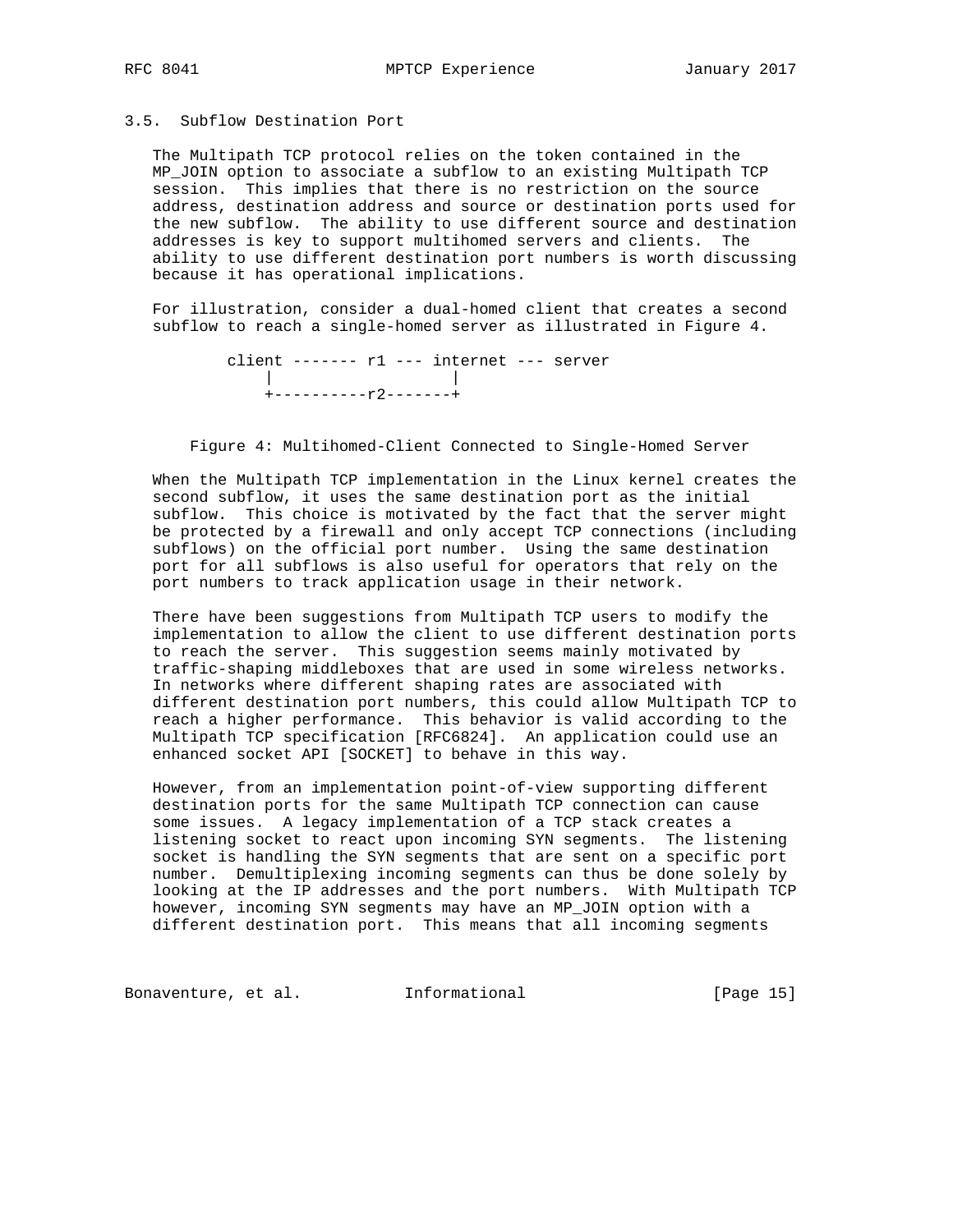that did not match on an existing listening-socket or an already established socket must be parsed for an eventual MP\_JOIN option. This imposes an additional cost on servers, previously not existent on legacy TCP implementations.

# 3.6. Closing Subflows

| client                                                                             | server                                                                           |                                                             |
|------------------------------------------------------------------------------------|----------------------------------------------------------------------------------|-------------------------------------------------------------|
| MPTCP: ESTABLISHED<br>Sub: ESTABLISHED                                             |                                                                                  | MPTCP: ESTABLISHED<br>Sub: ESTABLISHED                      |
| MPTCP: CLOSE-WAIT<br>Sub: ESTABLISHED                                              | DATA_FIN<br>-----------<br>DATA_ACK<br>--------------------->                    | $close()$ (step 1)<br>MPTCP: FIN-WAIT-2<br>Sub: ESTABLISHED |
| $close()$ /shutdown $()$<br>$(\text{step } 2)$<br>MPTCP: CLOSED<br>Sub: FIN-WAIT-2 | DATA_FIN + subflow-FIN<br>DATA_ACK                                               | MPTCP: TIME-WAIT<br>Sub: CLOSE-WAIT                         |
| MPTCP: CLOSED<br>Sub: TIME-WAIT<br>$(\text{step } 3)$                              | subflow-FIN<br><u>_______________</u><br>subflow-ACK<br>-----------------------> | subflow-close()<br>MPTCP: TIME-WAIT<br>Sub: CLOSED          |

 Figure 5: Multipath TCP may not be able to avoid time-wait state on the subflow (indicated as Sub in the drawing), even if enforced by the application on the client-side.

 Figure 5 shows a very particular issue within Multipath TCP. Many high-performance applications try to avoid TIME-WAIT state by deferring the closure of the connection until the peer has sent a FIN. That way, the client on the left of Figure 5 does a passive closure of the connection, transitioning from CLOSE-WAIT to Last-ACK and finally freeing the resources after reception of the ACK of the FIN. An application running on top of an MPTCP-enabled Linux kernel might also use this approach. The difference here is that the close() of the connection (step 1 in Figure 5) only triggers the

Bonaventure, et al. Informational [Page 16]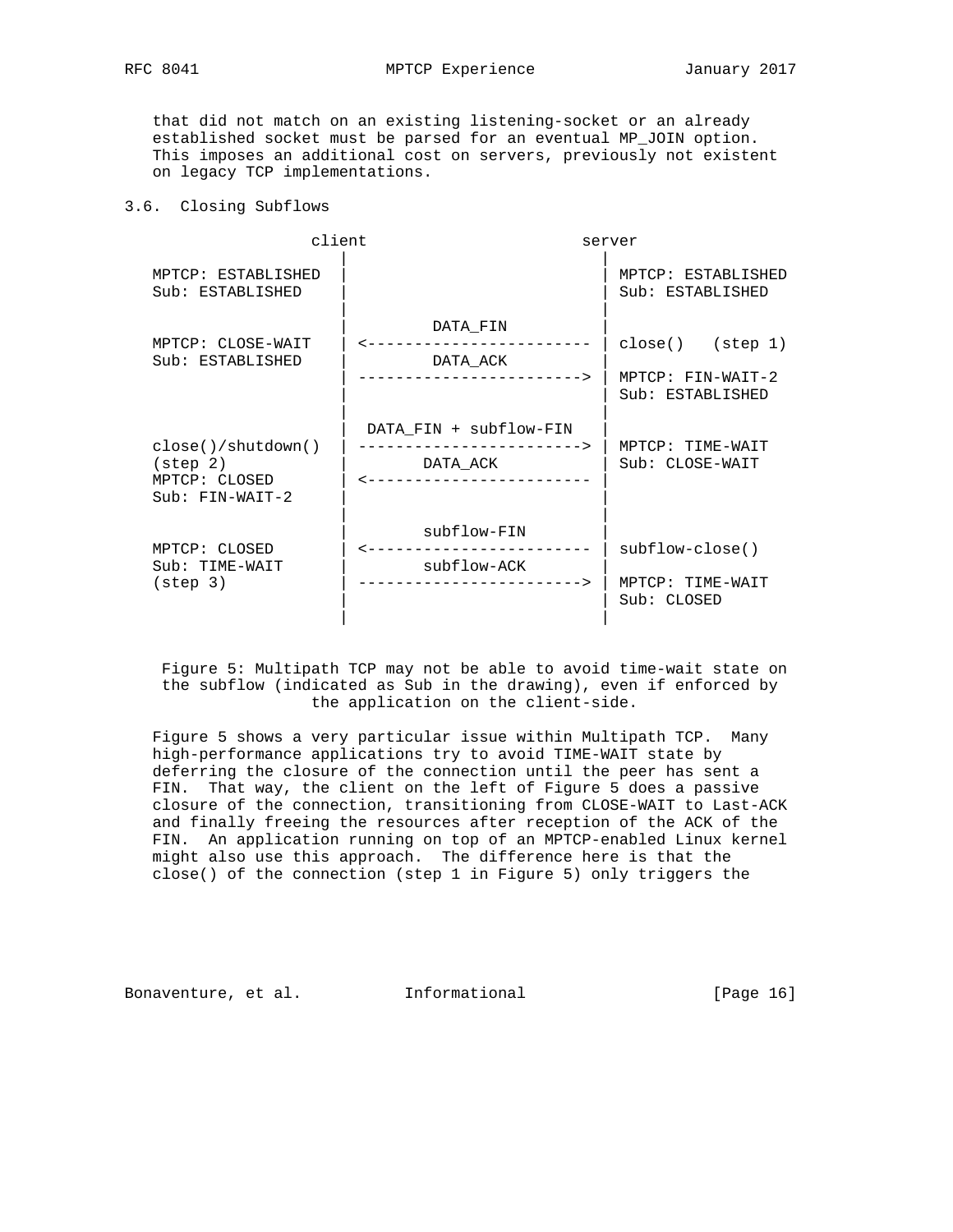sending of a DATA\_FIN. Nothing guarantees that the kernel is ready to combine the DATA\_FIN with a subflow-FIN. The reception of the DATA\_FIN will make the application trigger the closure of the connection (step 2), trying to avoid TIME-WAIT state with this late closure. This time, the kernel might decide to combine the DATA\_FIN with a subflow-FIN. This decision will be fatal, as the subflow's state machine will not transition from CLOSE\_WAIT to Last-ACK, but rather go through FIN\_WAIT-2 into TIME-WAIT state. The TIME-WAIT state will consume resources on the host for at least 2 MSL (Maximum Segment Lifetime). Thus, a smart application that tries to avoid TIME-WAIT state by doing late closure of the connection actually ends up with one of its subflows in TIME-WAIT state. A high-performance Multipath TCP kernel implementation should honor the desire of the application to do passive closure of the connection and successfully avoid TIME-WAIT state -- even on the subflows.

 The solution to this problem lies in an optimistic assumption that a host doing active-closure of a Multipath TCP connection by sending a DATA\_FIN will soon also send a FIN on all its subflows. Thus, the passive closer of the connection can simply wait for the peer to send exactly this FIN -- enforcing passive closure even on the subflows. Of course, to avoid consuming resources indefinitely, a timer must limit the time our implementation waits for the FIN.

# 3.7. Packet Schedulers

 In a Multipath TCP implementation, the packet scheduler is the algorithm that is executed when transmitting each packet to decide on which subflow it needs to be transmitted. The packet scheduler itself does not have any impact on the interoperability of Multipath TCP implementations. However, it may clearly impact the performance of Multipath TCP sessions. The Multipath TCP implementation in the Linux kernel supports a pluggable architecture for the packet scheduler [PaaschPhD]. As of this writing, two schedulers have been implemented: round-robin and lowest-rtt-first. The second scheduler relies on the round-trip time (rtt) measured on each TCP subflow and sends first segments over the subflow having the lowest round-trip time. They are compared in [CSWS14]. The experiments and measurements described in [CSWS14] show that the lowest-rtt-first scheduler appears to be the best compromise from a performance viewpoint. Another study of the packet schedulers is presented in [PAMS2014]. This study relies on simulations with the Multipath TCP implementation in the Linux kernel. They compare the lowest-rtt first with the round-robin and a random scheduler. They show some situations where the lowest-rtt-first scheduler does not perform as well as the other schedulers, but there are many scenarios where the

Bonaventure, et al. 1nformational [Page 17]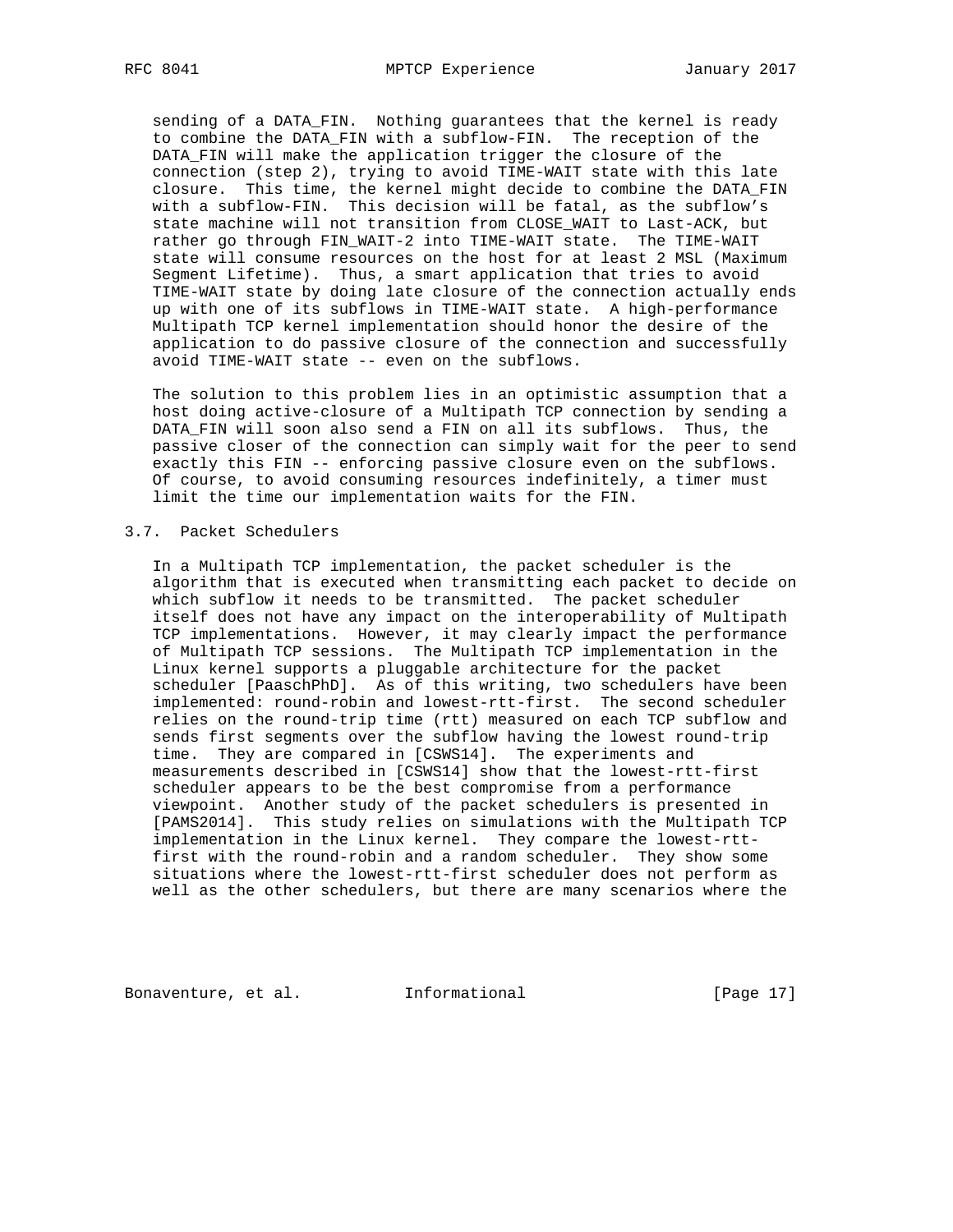opposite is true. [PAMS2014] notes that "it is highly likely that the optimal scheduling strategy depends on the characteristics of the paths being used."

3.8. Segment Size Selection

 When an application performs a write/send system call, the kernel allocates a packet buffer (sk\_buff in Linux) to store the data the application wants to send. The kernel will store at most one MSS (Maximum Segment Size) of data per buffer. As the MSS can differ amongst subflows, an MPTCP implementation must select carefully the MSS used to generate application data. The Linux kernel implementation had various ways of selecting the MSS: minimum or maximum amongst the different subflows. However, these heuristics of MSS selection can cause significant performance issues in some environments. Consider the following example. An MPTCP connection has two established subflows that respectively use an MSS of 1420 and 1428 bytes. If MPTCP selects the maximum, then the application will generate segments of 1428 bytes of data. An MPTCP implementation will have to split the segment in two (1420-byte and 8-byte) segments when pushing on the subflow with the smallest MSS. The latter segment will introduce a large overhead as this single data segment will use 2 slots in the congestion window (in packets) therefore reducing by roughly twice the potential throughput (in bytes/s) of this subflow. Taking the smallest MSS does not solve the issue as there might be a case where the subflow with the smallest MSS only sends a few packets, therefore reducing the potential throughput of the other subflows.

 The Linux implementation recently took another approach [DetalMSS]. Instead of selecting the minimum and maximum values, it now dynamically adapts the MSS based on the contribution of all the subflows to the connection's throughput. For each subflow, it computes the potential throughput achieved by selecting each MSS value and by taking into account the lost space in the congestion window. It then selects the MSS that allows to achieve the highest potential throughput.

 Given the prevalence of middleboxes that clamp the MSS, Multipath TCP implementations must be able to efficiently support subflows with different MSS values. The strategy described above is a possible solution to this problem.

Bonaventure, et al. 1nformational [Page 18]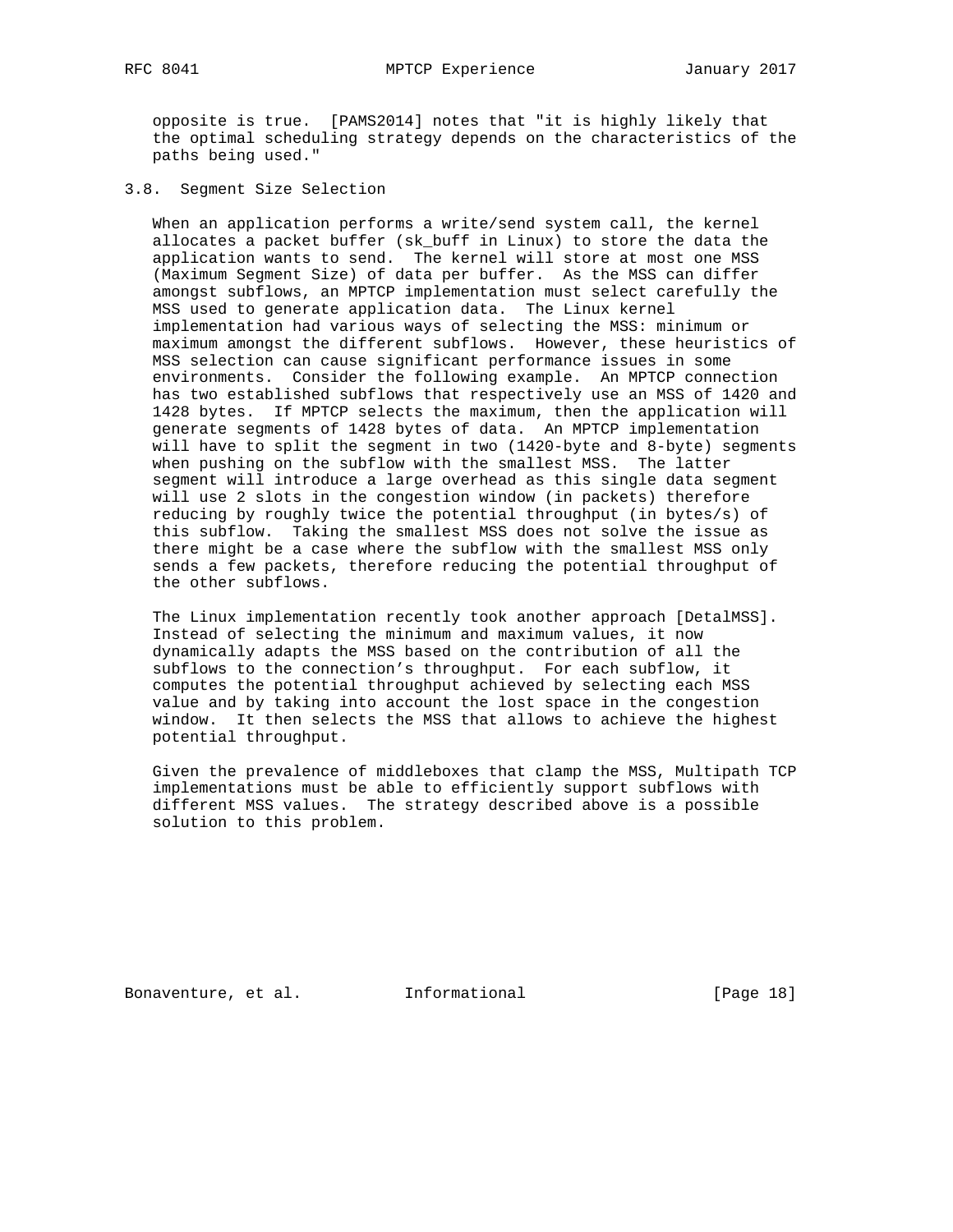## 3.9. Interactions with the Domain Name System

 Multihomed clients such as smartphones can send DNS queries over any of their interfaces. When a single-homed client performs a DNS query, it receives from its local resolver the best answer for its request. If the client is multihomed, the answer in response to the DNS query may vary with the interface over which it has been sent.



Figure 6: Simple Network Topology

 If the client sends a DNS query over the WiFi interface, the answer will point to the cdn2 server while the same request sent over the cellular interface will point to the cdn1 server. This might cause problems for CDN providers that locate their servers inside ISP networks and have contracts that specify that the CDN server will only be accessed from within this particular ISP. Assume now that both the client and the CDN servers support Multipath TCP. In this case, a Multipath TCP session from cdn1 or cdn2 would potentially use both the cellular network and the WiFi network. Serving the client from cdn2 over the cellular interface could violate the contract between the CDN provider and the network operators. A similar problem occurs with regular TCP if the client caches DNS replies. For example, the client obtains a DNS answer over the cellular interface and then stops this interface and starts to use its WiFi interface. If the client retrieves data from cdn1 over its WiFi interface, this may also violate the contract between the CDN and the network operators.

 A possible solution to prevent this problem would be to modify the DNS resolution on the client. The client subnet Extension Mechanisms for DNS (EDNS) defined in [RFC7871] could be used for this purpose. When the client sends a DNS query from its WiFi interface, it should also send the client subnet corresponding to the cellular interface in this request. This would indicate to the resolver that the answer should be valid for both the WiFi and the cellular interfaces (e.g., the cdn3 server).

Bonaventure, et al. 1nformational 1917 [Page 19]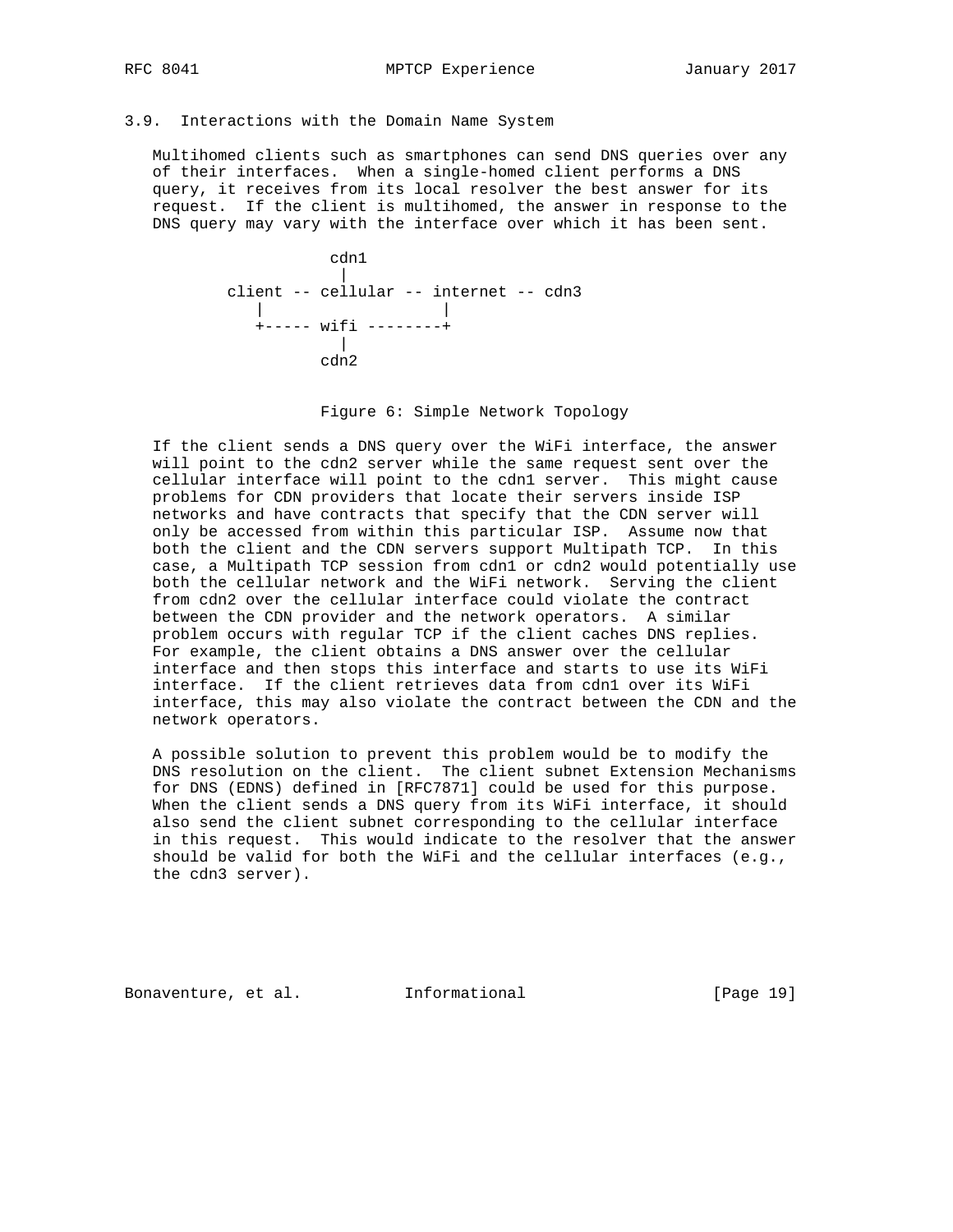## 3.10. Captive Portals

 Multipath TCP enables a host to use different interfaces to reach a server. In theory, this should ensure connectivity when at least one of the interfaces is active. However, in practice, there are some particular scenarios with captive portals that may cause operational problems. The reference environment is shown in Figure 7.

 client ----- network1 | +------- internet ------------- server

Figure 7: Issue with Captive Portal

 The client is attached to two networks: network1 that provides limited connectivity and the entire Internet through the second network interface. In practice, this scenario corresponds to an open WiFi network with a captive portal for network1 and a cellular service for the second interface. On many smartphones, the WiFi interface is preferred over the cellular interface. If the smartphone learns a default route via both interfaces, it will typically prefer to use the WiFi interface to send its DNS request and create the first subflow. This is not optimal with Multipath TCP. A better approach would probably be to try a few attempts on the WiFi interface and then, upon failure of these attempts, try to use the second interface for the initial subflow as well.

## 3.11. Stateless Webservers

 MPTCP has been designed to interoperate with webservers that benefit from SYN-cookies to protect against SYN-flooding attacks [RFC4987]. MPTCP achieves this by echoing the keys negotiated during the MP\_CAPABLE handshake in the third ACK of the three-way handshake. Reception of this third ACK then allows the server to reconstruct the state specific to MPTCP.

 However, one caveat to this mechanism is the unreliable nature of the third ACK. Indeed, when the third ACK gets lost, the server will not be able to reconstruct the MPTCP state. MPTCP will fall back to regular TCP in this case. This is in contrast to regular TCP. When the client starts sending data, the first data segment also includes the SYN-cookie, which allows the server to reconstruct the TCP-state. Further, this data segment will be retransmitted by the client in case it gets lost and thus is resilient against loss. MPTCP does not include the keys in this data segment and thus the server cannot reconstruct the MPTCP state.

Bonaventure, et al. 1nformational [Page 20]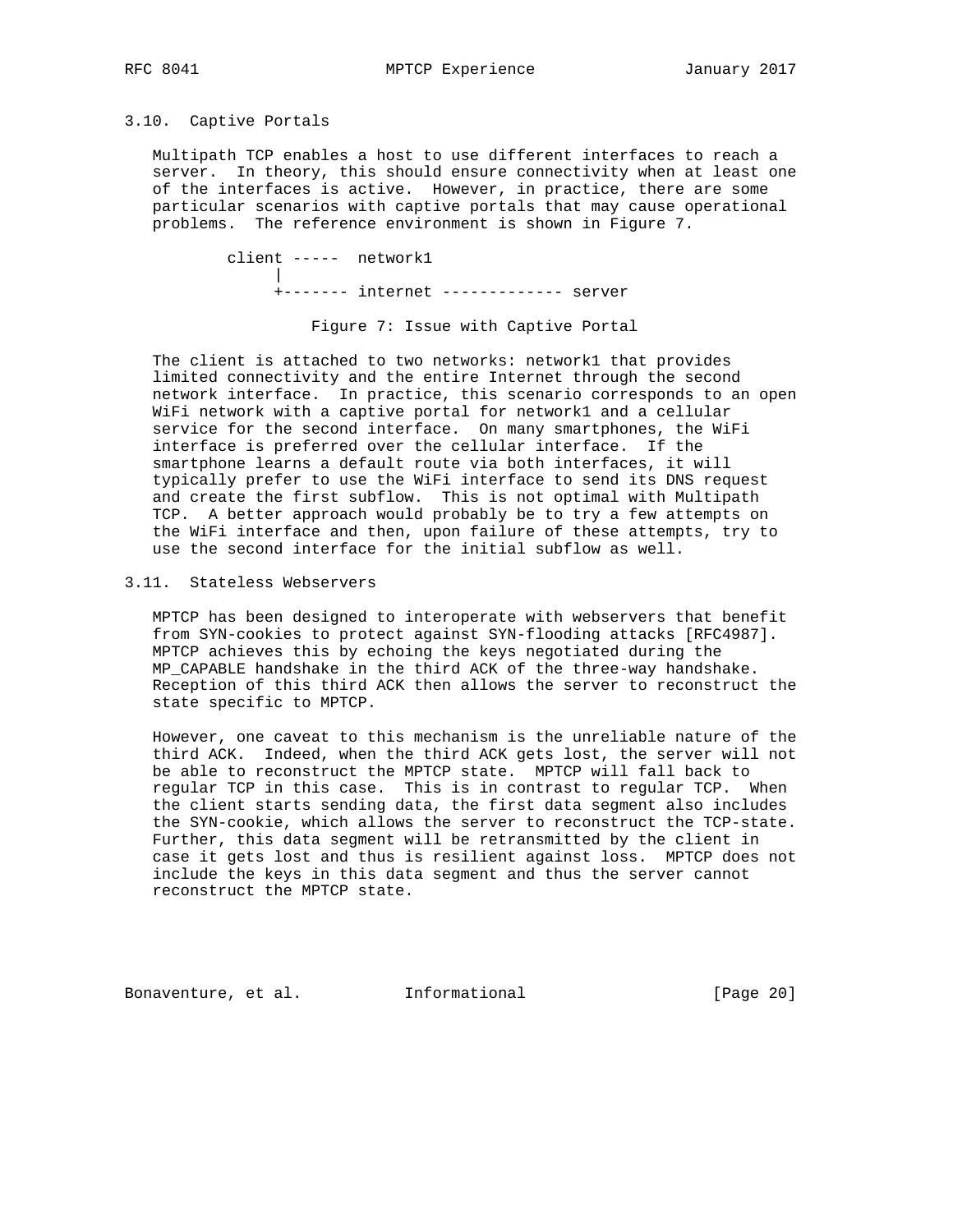This issue might be considered as a minor one for MPTCP. Losing the third ACK should only happen when packet loss is high; in this case, MPTCP provides a lot of benefits as it can move traffic away from the lossy link. It is undesirable that MPTCP has a higher chance to fall back to regular TCP in those lossy environments.

 [MPTCP-DEPLOY] discusses this issue and suggests a modified handshake mechanism that ensures reliable delivery of the MP\_CAPABLE, following the three-way handshake. This modification will make MPTCP reliable, even in lossy environments when servers need to use SYN-cookies to protect against SYN-flooding attacks.

## 3.12. Load-Balanced Server Farms

 Large-scale server farms typically deploy thousands of servers behind a single virtual IP (VIP). Steering traffic to these servers is done through Layer 4 load-balancers that ensure that a TCP-flow will always be routed to the same server [Presto08].

 As Multipath TCP uses multiple different TCP subflows to steer the traffic across the different paths, load-balancers need to ensure that all these subflows are routed to the same server. This implies that the load-balancers need to track the MPTCP-related state, allowing them to parse the token in the MP\_JOIN and assign those subflows to the appropriate server. However, server farms typically deploy several load-balancers for reliability and capacity reasons. As a TCP subflow might get routed to any of these load-balancers, they would need to synchronize the MPTCP-related state -- a solution that is not feasible on a large scale.

 The token (carried in the MP\_JOIN) contains the information indicating to which MPTCP-session the subflow belongs. As the token is a hash of the key, servers are not able to generate the token in such a way that the token can provide the necessary information to the load-balancers, which would allow them to route TCP subflows to the appropriate server. [MPTCP-LOAD] discusses this issue in detail and suggests two alternative MP\_CAPABLE handshakes to overcome these.

4. Security Considerations

 This informational document discusses use cases and operational experience with Multipath TCP. An extensive analysis of the remaining security issues in the Multipath TCP specification has been published in [RFC7430], together with suggestions for possible solutions.

Bonaventure, et al. 1nformational [Page 21]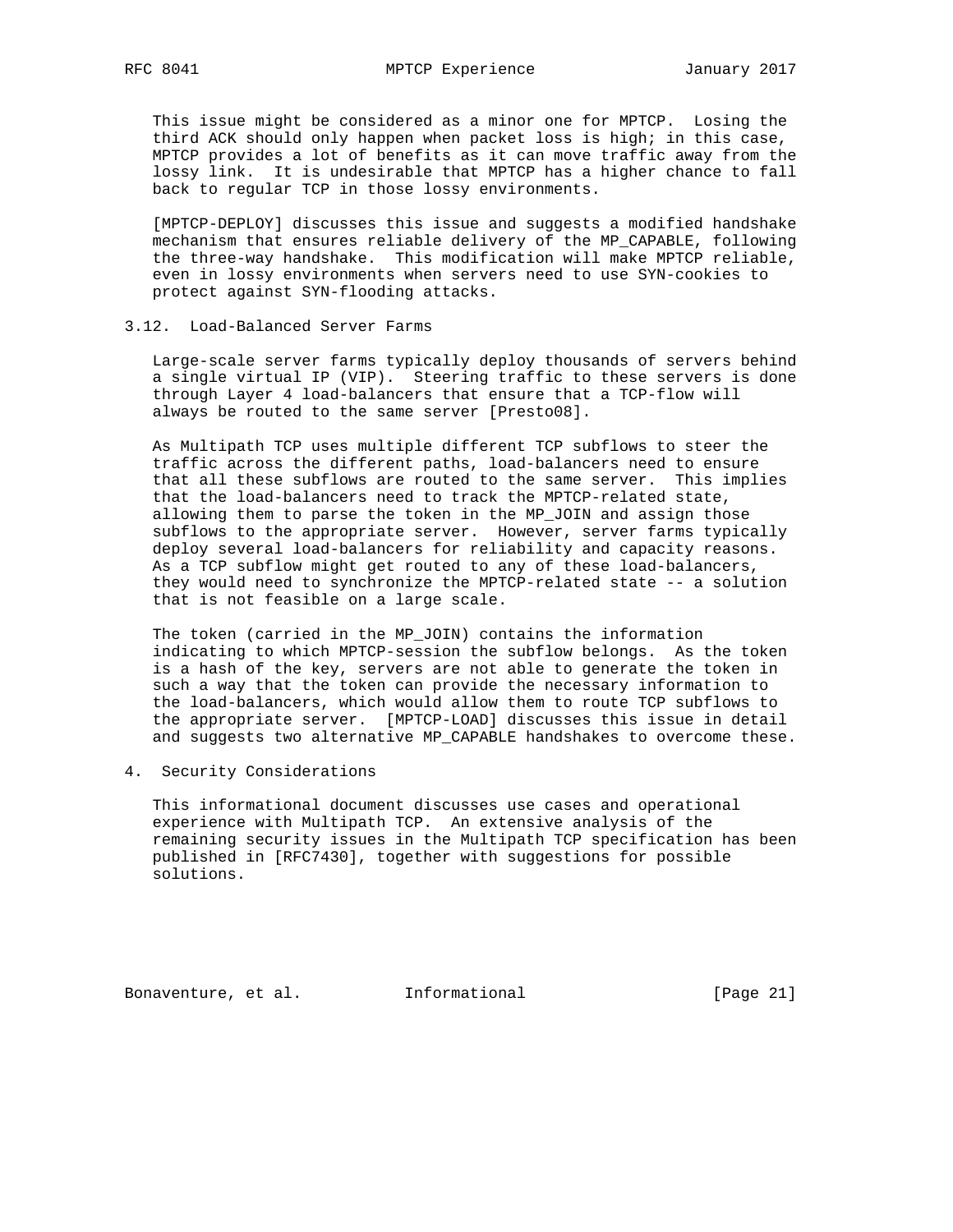From a security viewpoint, it is important to note that Multipath TCP, like other multipath solutions such as SCTP, has the ability to send packets belonging to a single connection over different paths. This design feature of Multipath TCP implies that middleboxes that have been deployed on-path assuming that they would observe all the packets exchanged for a given connection in both directions may not function correctly anymore. A typical example are firewalls, Intrusion Detection System (IDS) or deep packet inspections (DPIs) deployed in enterprise networks. Those devices expect to observe all the packets from all TCP connections. With Multipath TCP, those middleboxes may not observe anymore all packets since some of them may follow a different path. The two examples below illustrate typical deployments of such middleboxes. The first example, Figure 8, shows an MPTCP-enabled smartphone attached to both an enterprise and a cellular network. If a Multipath TCP connection is established by the smartphone towards a server, some of the packets sent by the smartphone or the server may be transmitted over the cellular network and thus be invisible for the enterprise middlebox.

 smartphone +----- enterprise net --- MBox----+------ server | | +----- cellular net -------------+ Figure 8: Enterprise Middlebox May Not Observe

All Packets from Multihomed Host

 The second example, Figure 9, shows a possible issue when multiple middleboxes are deployed inside a network. For simplicity, we assume that network1 is the default IPv4 path while network2 is the default IPv6 path. A similar issue could occur with per-flow load-balancing such as ECMP [RFC2992]. With regular TCP, all packets from each connection would either pass through Mbox1 or Mbox2. With Multipath TCP, the client can easily establish a subflow over network1 and another over network2 and each middlebox would only observe a part of the traffic of the end-to-end Multipath TCP connection.

 client ----R-- network1 --- MBox1 -----R------------- server | | +-- network2 --- MBox2 -----+

> Figure 9: Interactions between Load-Balancing and Security Middleboxes

 In these two cases, it is possible for an attacker to evade some security measures operating on the TCP byte stream and implemented on the middleboxes by controlling the bytes that are actually sent over each subflow and there are tools that ease those kinds of evasion [PZ15] [PT14]. This is not a security issue for Multipath TCP itself

Bonaventure, et al. 1nformational [Page 22]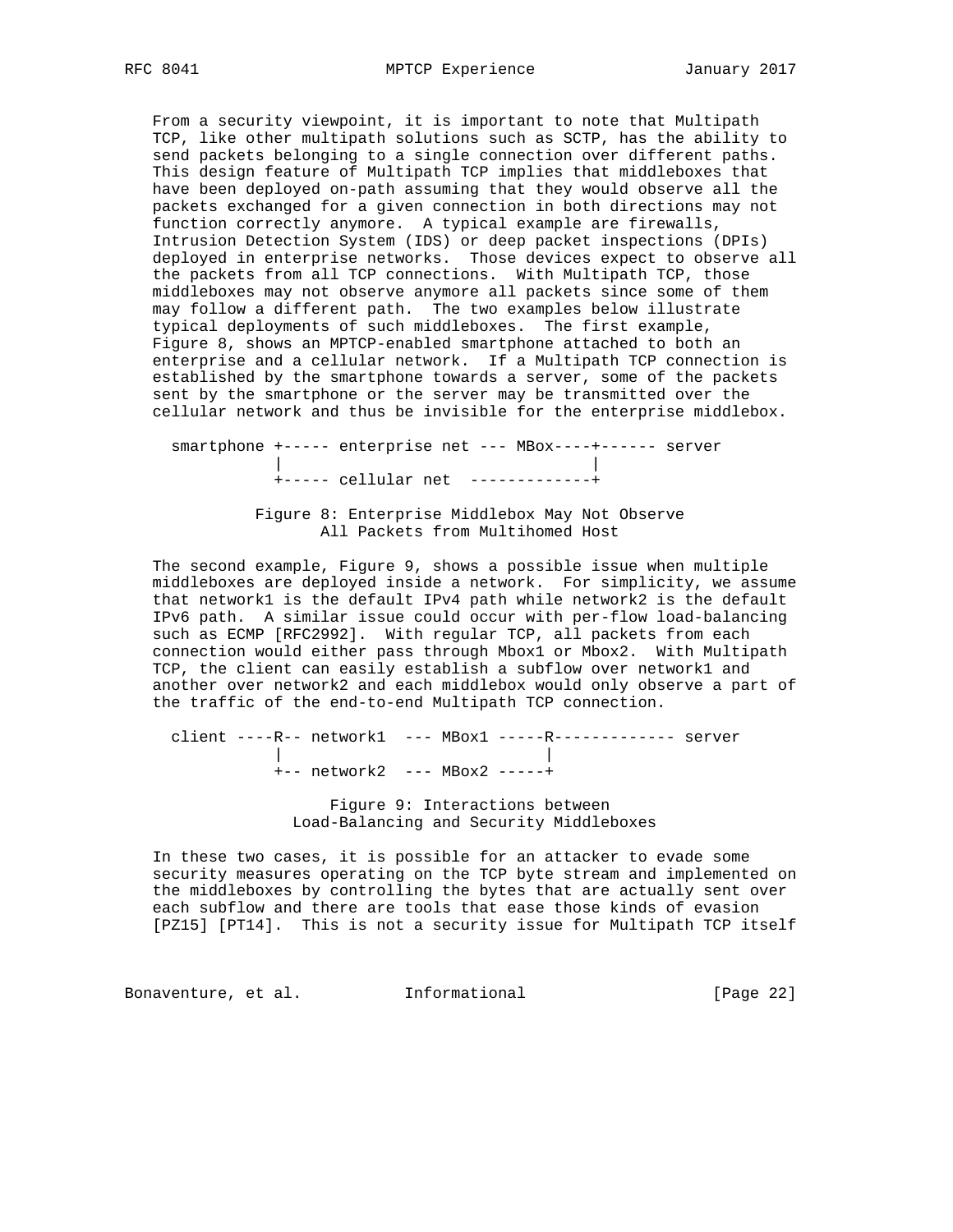since Multipath TCP behaves correctly. However, this demonstrates the difficulty of enforcing security policies by relying only on on-path middleboxes instead of enforcing them directly on the endpoints.

- 5. References
- 5.1. Normative References
	- [RFC6182] Ford, A., Raiciu, C., Handley, M., Barre, S., and J. Iyengar, "Architectural Guidelines for Multipath TCP Development", RFC 6182, DOI 10.17487/RFC6182, March 2011, <http://www.rfc-editor.org/info/rfc6182>.
	- [RFC6824] Ford, A., Raiciu, C., Handley, M., and O. Bonaventure, "TCP Extensions for Multipath Operation with Multiple Addresses", RFC 6824, DOI 10.17487/RFC6824, January 2013, <http://www.rfc-editor.org/info/rfc6824>.

#### 5.2. Informative References

- [BALIA] Peng, Q., Walid, A., Hwang, J., and S. Low, "Multipath TCP: analysis, design, and implementation", IEEE/ACM Trans. on Networking (TON), Volume 24, Issue 1, February 2016.
- [CACM14] Paasch, C. and O. Bonaventure, "Multipath TCP", Communications of the ACM, 57(4):51-57, April 2014, <http://inl.info.ucl.ac.be/publications/multipath-tcp>.

[Cellnet12]

 Paasch, C., Detal, G., Duchene, F., Raiciu, C., and O. Bonaventure, "Exploring Mobile/WiFi Handover with Multipath TCP", ACM SIGCOMM workshop on Cellular Networks (Cellnet12), August 2012, <http://inl.info.ucl.ac.be/publications/ exploring-mobilewifi-handover-multipath-tcp>.

[COMCOM2016]

 Tran, V., De Coninck, Q., Hesmans, B., Sadre, R., and O. Bonaventure, "Observing real Multipath TCP traffic", Computer Communications, DOI 10.1016/j.comcom.2016.01.014, April 2016, <http://inl.info.ucl.ac.be/publications/ observing-real-multipath-tcp-traffic>.

Bonaventure, et al. 1nformational 1999 [Page 23]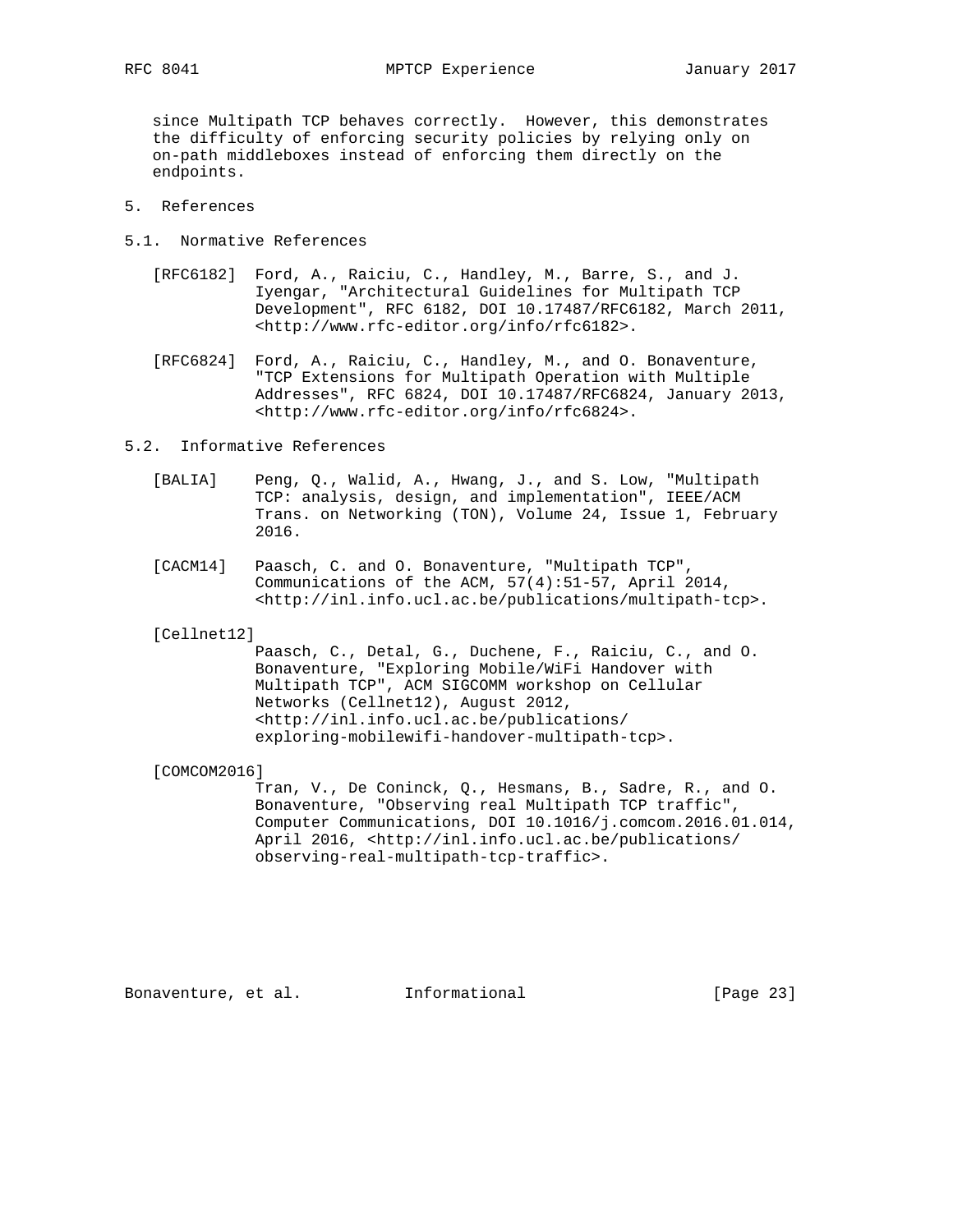[COMMAG2016]

 De Coninck, Q., Baerts, M., Hesmans, B., and O. Bonaventure, "Observing Real Smartphone Applications over Multipath TCP", IEEE Communications Magazine Network Testing Series, 54(3), March 2016, <http://inl.info.ucl.ac.be/publications/observing-real smartphone-applications-over-multipath-tcp>.

- [CONEXT12] Khalili, R., Gast, N., Popovic, M., Upadhyay, U., and J. Leboudec, "MPTCP is not Pareto-Optimal: Performance Issues and a Possible Solution", CoNEXT '12: Proceedings of the 8th international conference on Emerging networking experiments and technologies, DOI 10.1145/2413176.2413178, December 2012.
- [CONEXT13] Paasch, C., Khalili, R., and O. Bonaventure, "On the Benefits of Applying Experimental Design to Improve Multipath TCP", Conference on emerging Networking EXperiments and Technologies (CoNEXT), DOI 10.1145/2535372.2535403, December 2013, <http://inl.info.ucl.ac.be/publications/benefits-applying experimental-design-improve-multipath-tcp>.
- [CONEXT15] Hesmans, B., Detal, G., Barre, S., Bauduin, R., and O. Bonaventure, "SMAPP: Towards Smart Multipath TCP-enabled APPlications", Proc. Conext 2015, Heidelberg, Germany, December 2015, <http://inl.info.ucl.ac.be/publications/ smapp-towards-smart-multipath-tcp-enabled-applications>.
- [CSWS14] Paasch, C., Ferlin, S., Alay, O., and O. Bonaventure, "Experimental evaluation of multipath TCP schedulers", CSWS '14: Proceedings of the 2014 ACM SIGCOMM workshop on Capacity sharing workshop, DOI 10.1145/2630088.2631977, August 2014.
- [DetalMSS] Detal, G., "dynamically adapt mss value", Post on the mptcp-dev mailing list, September 2014, <https://listes-2.sipr.ucl.ac.be/sympa/arc/mptcp-dev/ 2014-09/msg00130.html>.

 [FreeBSD-MPTCP] Williams, N., "Multipath TCP For FreeBSD Kernel Patch v0.5", <http://caia.swin.edu.au/urp/newtcp/mptcp>.

Bonaventure, et al. 1nformational 1999 [Page 24]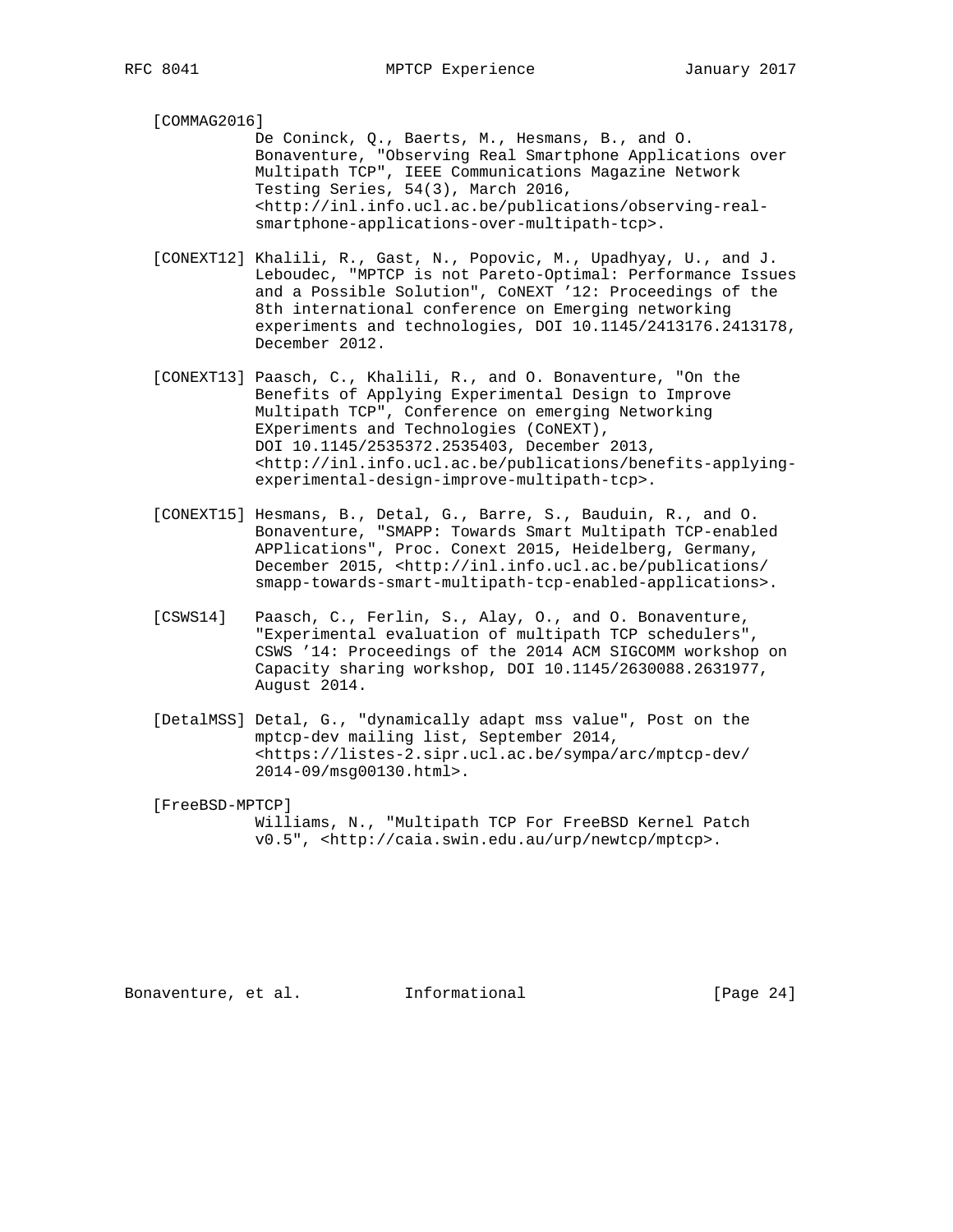[GRE-NOTIFY]

 Leymann, N., Heidemann, C., Wasserman, M., Xue, L., and M. Zhang, "GRE Notifications for Hybrid Access", Work in Progress, draft-lhwxz-gre-notifications-hybrid-access-01, January 2015.

[HAMPEL] Hampel, G., Rana, A., and T. Klein, "Seamless TCP mobility using lightweight MPTCP proxy", MobiWac '13: Proceedings of the 11th ACM international symposium on Mobility management and wireless access, DOI 10.1145/2508222.2508226, November 2013.

[HotMiddlebox13]

 Hesmans, B., Duchene, F., Paasch, C., Detal, G., and O. Bonaventure, "Are TCP Extensions Middlebox-proof?", CoNEXT workshop Hot Middlebox, December 2013, <http://inl.info.ucl.ac.be/publications/ are-tcp-extensions-middlebox-proof>.

[HotMiddlebox13b]

 Detal, G., Paasch, C., and O. Bonaventure, "Multipath in the Middle(Box)", HotMiddlebox '13, December 2013, <http://inl.info.ucl.ac.be/publications/ multipath-middlebox>.

- [HotNets] Raiciu, C., Pluntke, C., Barre, S., Greenhalgh, A., Wischik, D., and M. Handley, "Data center networking with multipath TCP", Hotnetx-IX: Proceedings of the 9th ACM SIGCOMM Workshop on Hot Topics in Networks Article No. 10, DOI 10.1145/1868447.1868457, October 2010, <http://doi.acm.org/10.1145/1868447.1868457>.
- [HYA-ARCH] Leymann, N., Heidemann, C., Wasserman, M., Xue, L., and M. Zhang, "Hybrid Access Network Architecture", Work in Progress, draft-lhwxz-hybrid-access-network architecture-02, January 2015.
- [ICNP12] Cao, Y., Xu, M., and X. Fu, "Delay-based congestion control for multipath TCP", 20th IEEE International Conference on Network Protocols (INCP), DOI 10.1109/ICNP.2012.6459978, October 2012.
- [IETF88] Stewart, L., "IETF 88 Meeting minutes of the MPTCP working group", November 2013, <https://www.ietf.org/proceedings/ 88/minutes/minutes-88-mptcp>.

Bonaventure, et al. 1nformational 1999 [Page 25]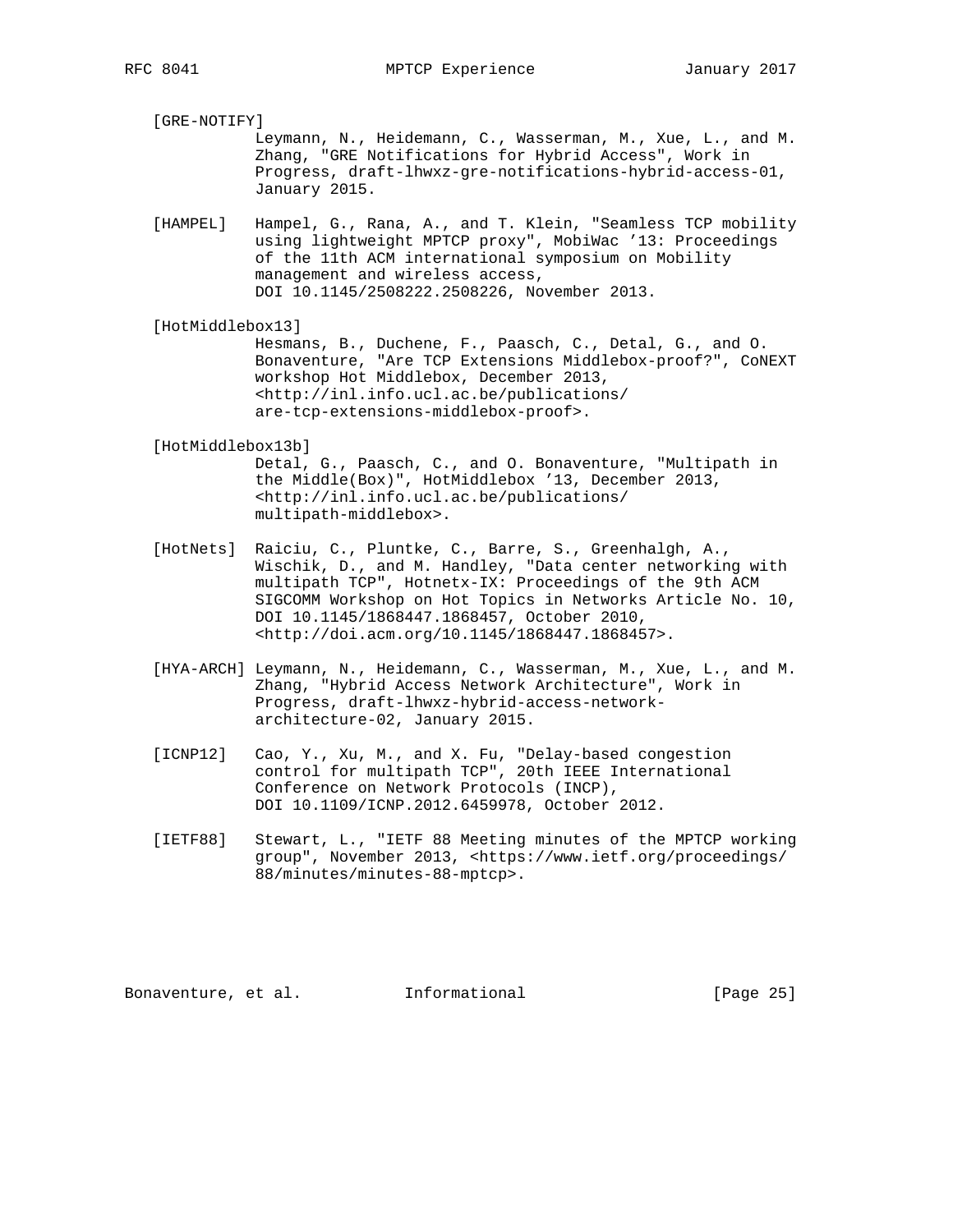- [IETFJ] Bonaventure, O. and S. Seo, "Multipath TCP Deployments", IETF Journal, Vol. 12, Issue 2, November 2016.
- [IMC11] Honda, M., Nishida, Y., Raiciu, C., Greenhalgh, A., Handley, M., and H. Tokuda, "Is it still possible to extend TCP?", IMC '11: Proceedings of the 2011 ACM SIGCOMM conference on Internet measurement conference, DOI 10.1145/2068816.2068834, November 2011, <http://doi.acm.org/10.1145/2068816.2068834>.
- [IMC13a] Detal, G., Hesmans, B., Bonaventure, O., Vanaubel, Y., and B. Donnet, "Revealing Middlebox Interference with Tracebox", Proceedings of the 2013 ACM SIGCOMM conference on Internet measurement conference, DOI 10.1145/2504730.2504757, October 2013, <http://inl.info.ucl.ac.be/publications/ revealing-middlebox-interference-tracebox>.
- [IMC13b] Chen, Y., Lim, Y., Gibbens, R., Nahum, E., Khalili, R., and D. Towsley, "A measurement-based study of MultiPath TCP performance over wireless network", ICM '13: Proceedings of the 2013 conference on Internet measurement conference, DOI 10.1145/2504730.2504751, October 2013, <http://doi.acm.org/10.1145/2504730.2504751>.
- [IMC13c] Pelsser, C., Cittadini, L., Vissicchio, S., and R. Bush, "From Paris to Tokyo: on the suitability of ping to measure latency", IMC '13: Proceedings of the 2013 conference on Internet measurement Conference, DOI 10.1145/2504730.2504765, October 2013, <http://doi.acm.org/10.1145/2504730.2504765>.

#### [INFOCOM14]

 Lim, Y., Chen, Y., Nahum, E., Towsley, D., and K. Lee, "Cross-layer path management in multi-path transport protocol for mobile devices", IEEE INFOCOM'14, DOI 10.1109/INFOCOM.2014.6848120, April 2014.

- [KT] Seo, S., "KT's GiGA LTE", July 2015, <https://www.ietf.org/proceedings/93/slides/ slides-93-mptcp-3.pdf>.
- [MBTest] Hesmans, B., "MBTest", October 2013, <https://bitbucket.org/bhesmans/mbtest>.

Bonaventure, et al. Informational [Page 26]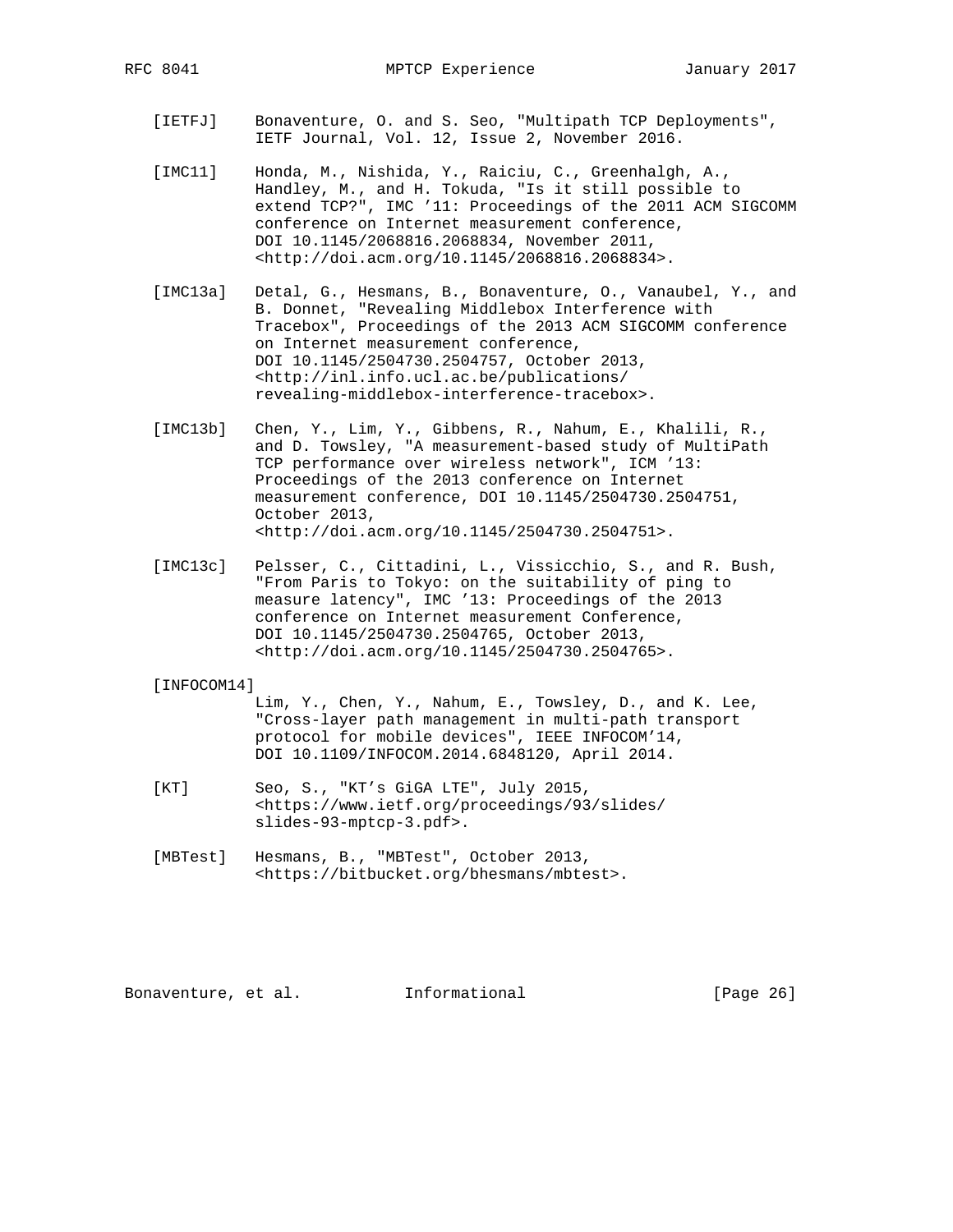[Mobicom15] De Coninck, Q., Baerts, M., Hesmans, B., and O. Bonaventure, "Poster - Evaluating Android Applications with Multipath TCP", Mobicom 2015 (Poster), DOI 10.1145/2789168.2795165, September 2015. [MPTCP-DEPLOY] Paasch, C., Biswas, A., and D. Haas, "Making Multipath TCP robust for stateless webservers", Work in Progress, draft-paasch-mptcp-syncookies-02, October 2015. [MPTCP-LOAD] Paasch, C., Greenway, G., and A. Ford, "Multipath TCP behind Layer-4 loadbalancers", Work in Progress, draft-paasch-mptcp-loadbalancer-00, September 2015. [MPTCP-MAX-SUB] Boucadair, M. and C. Jacquenet, "Negotiating the Maximum Number of Multipath TCP (MPTCP) Subflows", Work in Progress draft-boucadair-mptcp-max-subflow-02, May 2016. [MPTCPBIB] Bonaventure, O., "Multipath TCP - Annotated bibliography", Technical report, April 2015, <https://github.com/obonaventure/mptcp-bib>. [MultipathTCP-Linux] Paasch, C., Barre, S., and . et al, "Multipath TCP - Linux Kernel implementation", <http://www.multipath-tcp.org>. [NSDI11] Wischik, D., Raiciu, C., Greenhalgh, A., and M. Handley, "Design, implementation and evaluation of congestion control for multipath TCP", NSDI11: In Proceedings of the 8th USENIX conference on Networked systems design

 [NSDI12] Raiciu, C., Paasch, C., Barre, S., Ford, A., Honda, M., Duchene, F., Bonaventure, O., and M. Handley, "How Hard Can It Be? Designing and Implementing a Deployable Multipath TCP", NSDI '12: USENIX Symposium of Networked Systems Design and implementation, April 2012, <http://inl.info.ucl.ac.be/publications/how-hard-can-it be-designing-and-implementing-deployable-multipath-tcp>.

and implementation, 2011.

[PaaschPhD]

 Paasch, C., "Improving Multipath TCP", Ph.D. Thesis , November 2014, <http://inl.info.ucl.ac.be/publications/ improving-multipath-tcp>.

Bonaventure, et al. 1nformational 1999 [Page 27]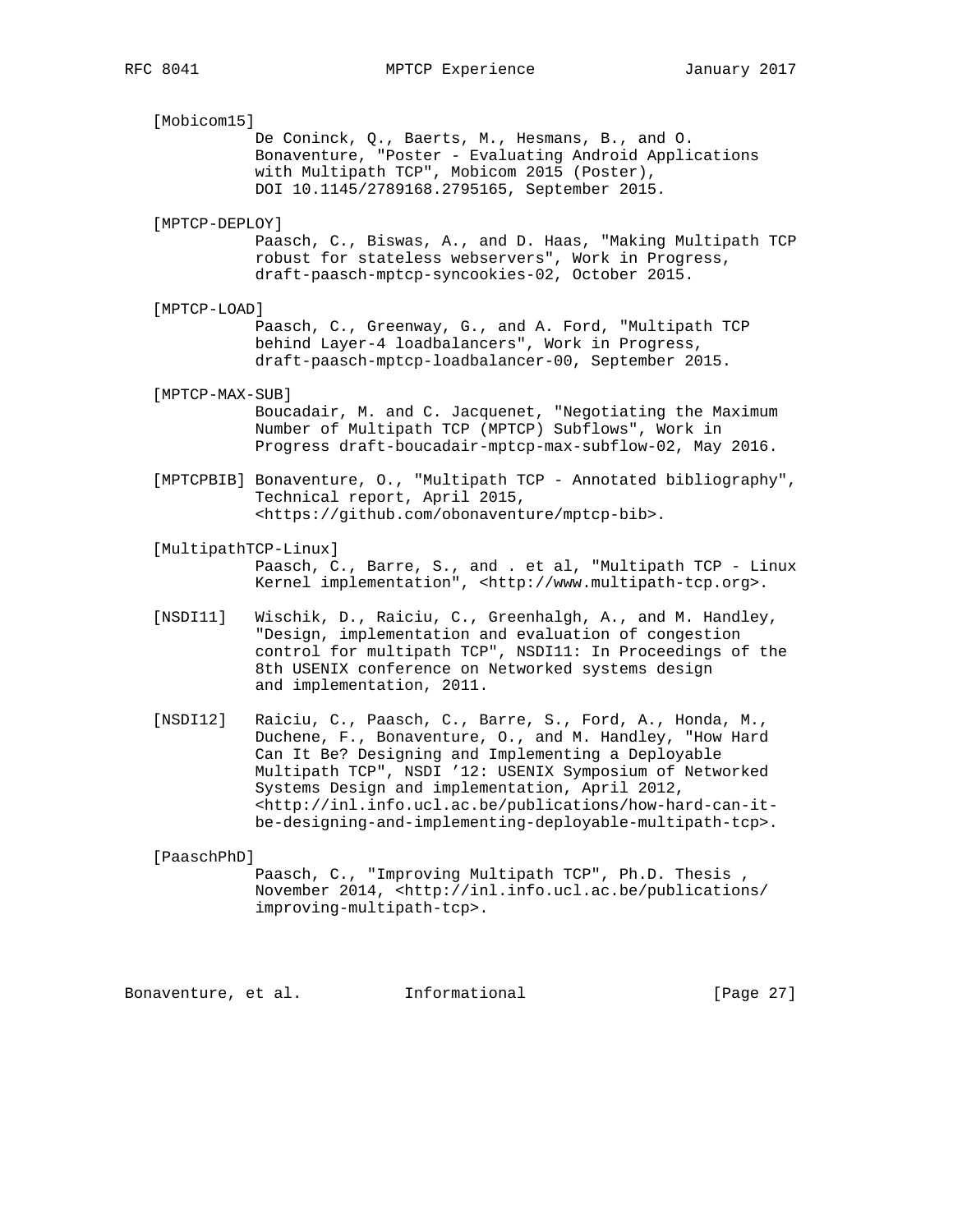- [PAM2016] De Coninck, Q., Baerts, M., Hesmans, B., and O. Bonaventure, "A First Analysis of Multipath TCP on Smartphones", 17th International Passive and Active Measurements Conference (PAM2016) volume 17, March 2016, <http://inl.info.ucl.ac.be/publications/ first-analysis-multipath-tcp-smartphones>.
- [PAMS2014] Arzani, B., Gurney, A., Cheng, S., Guerin, R., and B. Loo, "Impact of Path Selection and Scheduling Policies on MPTCP Performance", PAMS2014, DOI 10.1109/WAINA.2014.121, May 2014.
- [Presto08] Greenberg, A., Lahiri, P., Maltz, D., Patel, P., and S. Sengupta, "Towards a next generation data center architecture: scalability and commoditization", ACM PRESTO 2008, DOI 10.1145/1397718.1397732, August 2008, <http://dl.acm.org/citation.cfm?id=1397732>.
- [PT14] Pearce, C. and P. Thomas, "Multipath TCP Breaking Today's Networks with Tomorrow's Protocols", Proc. Blackhat Briefings, 2014, <http://www.blackhat.com/docs/ us-14/materials/us-14-Pearce-Multipath-TCP-Breaking- Todays-Networks-With-Tomorrows-Protocols-WP.pdf>.
- [PZ15] Pearce, C. and S. Zeadally, "Ancillary Impacts of Multipath TCP on Current and Future Network Security", IEEE Internet Computing, vol. 19, no. 5, pp. 58-65, DOI 10.1109/MIC.2015.70, September 2015.
- [RFC1812] Baker, F., Ed., "Requirements for IP Version 4 Routers", RFC 1812, DOI 10.17487/RFC1812, June 1995, <http://www.rfc-editor.org/info/rfc1812>.
- [RFC1928] Leech, M., Ganis, M., Lee, Y., Kuris, R., Koblas, D., and L. Jones, "SOCKS Protocol Version 5", RFC 1928, DOI 10.17487/RFC1928, March 1996, <http://www.rfc-editor.org/info/rfc1928>.
- [RFC2992] Hopps, C., "Analysis of an Equal-Cost Multi-Path Algorithm", RFC 2992, DOI 10.17487/RFC2992, November 2000, <http://www.rfc-editor.org/info/rfc2992>.
	- [RFC4987] Eddy, W., "TCP SYN Flooding Attacks and Common Mitigations", RFC 4987, DOI 10.17487/RFC4987, August 2007, <http://www.rfc-editor.org/info/rfc4987>.

Bonaventure, et al. 1nformational [Page 28]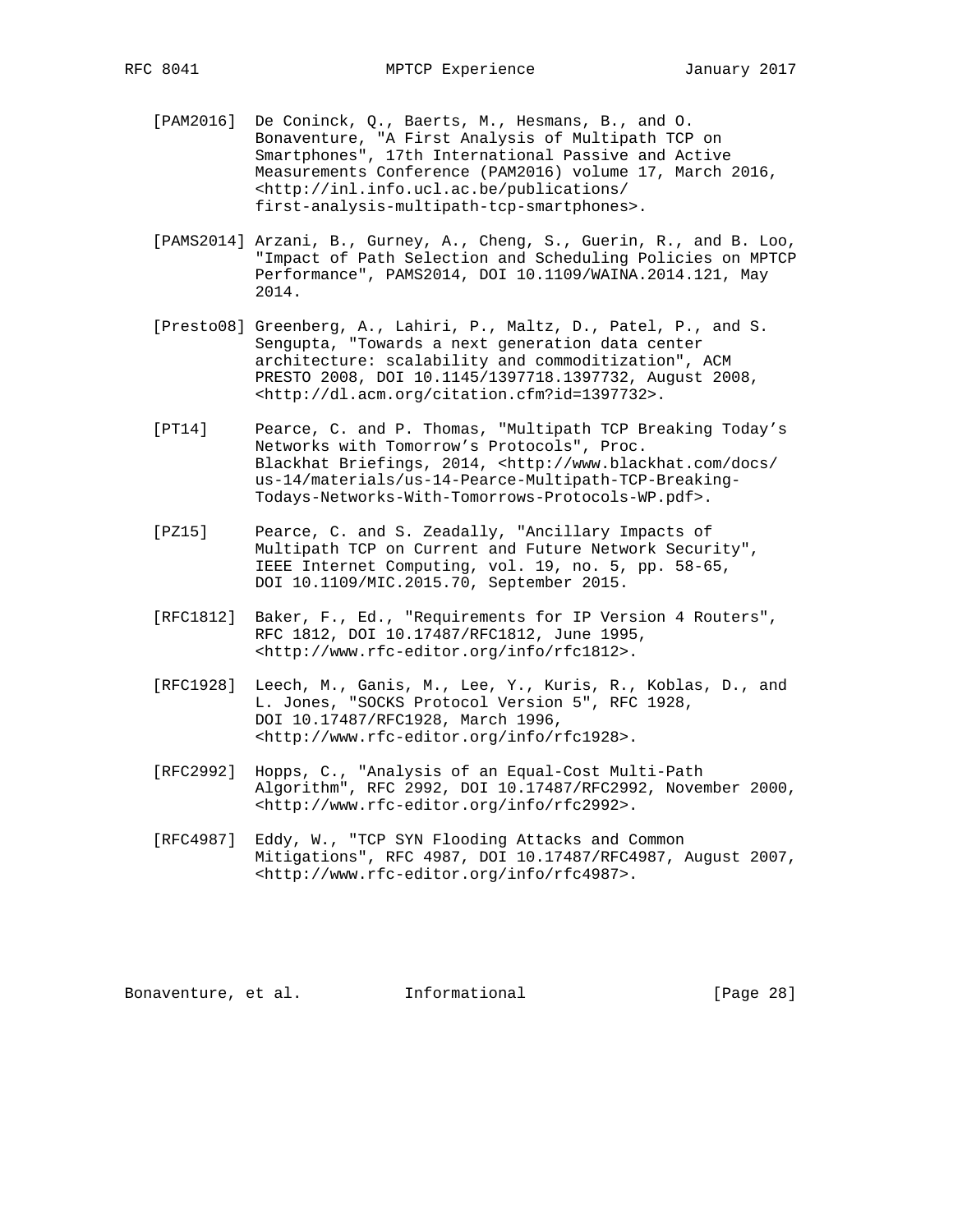- [RFC6356] Raiciu, C., Handley, M., and D. Wischik, "Coupled Congestion Control for Multipath Transport Protocols", RFC 6356, DOI 10.17487/RFC6356, October 2011, <http://www.rfc-editor.org/info/rfc6356>.
- [RFC7430] Bagnulo, M., Paasch, C., Gont, F., Bonaventure, O., and C. Raiciu, "Analysis of Residual Threats and Possible Fixes for Multipath TCP (MPTCP)", RFC 7430, DOI 10.17487/RFC7430, July 2015, <http://www.rfc-editor.org/info/rfc7430>.
- [RFC7871] Contavalli, C., van der Gaast, W., Lawrence, D., and W. Kumari, "Client Subnet in DNS Queries", RFC 7871, DOI 10.17487/RFC7871, May 2016, <http://www.rfc-editor.org/info/rfc7871>.

#### [SIGCOMM11]

- Raiciu, C., Barre, S., Pluntke, C., Greenhalgh, A., Wischik, D., and M. Handley, "Improving datacenter performance and robustness with multipath TCP", SIGCOMM '11: Proceedings of the ACM SIGCOMM 2011 conference, DOI 10.1145/2018436.2018467, August 2011, <http://doi.acm.org/10.1145/2018436.2018467>.
- [SOCKET] Hesmans, B. and O. Bonaventure, "An enhanced socket API for Multipath TCP", Proceedings of the 2016 Applied Networking Research Workshop, DOI 10.1145/2959424.2959433, July 2016, <http://doi.acm.org/10.1145/2959424.2959433>.
- [StrangeMbox]

 Bonaventure, O., "Multipath TCP through a strange middlebox", Blog post, January 2015, <http://blog.multipath-tcp.org/blog/html/2015/01/30/ multipath\_tcp\_through\_a\_strange\_middlebox.html>.

- [TMA2015] Hesmans, B., Tran Viet, H., Sadre, R., and O. Bonaventure, "A First Look at Real Multipath TCP Traffic", Traffic Monitoring and Analysis, 2015, <http://inl.info.ucl.ac.be/publications/ first-look-real-multipath-tcp-traffic>.
- [TR-348] Broadband Forum, ., "TR 348 Hybrid Access Broadband Network Architecture", Issue: 1, July 2016, <https://www.broadband-forum.org/technical/download/ TR-348.pdf>.

Bonaventure, et al. Informational [Page 29]